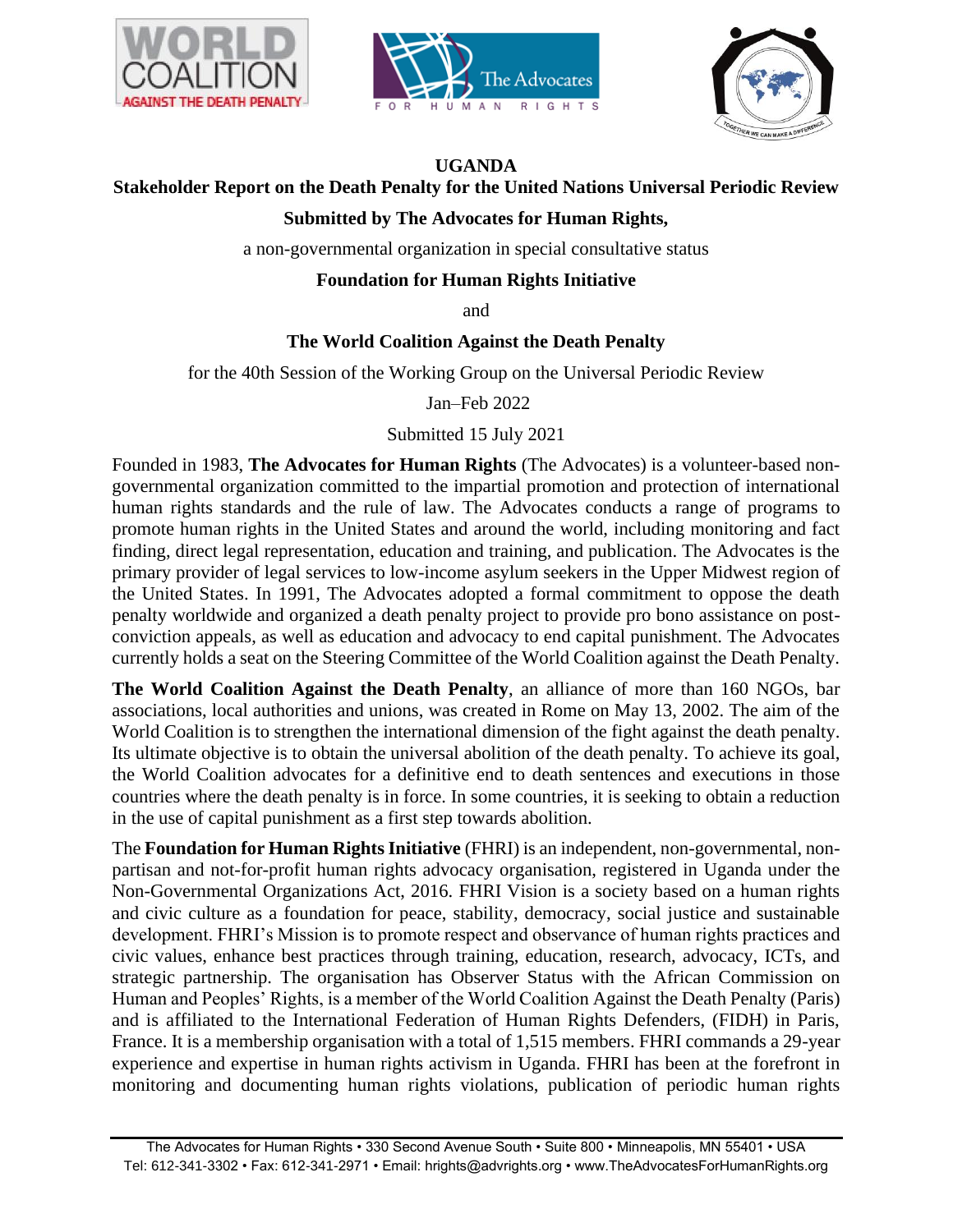reports, legal aid service provision to victims of human rights abuse; reporting before regional human rights treaty bodies, the judiciary, parliament, police and prisons; actively campaigns for the abolition of the death penalty including carrying out programmes that promote citizen participation and state accountability. Currently, it is spearheading five campaigns namely; *My Rights, My Power, Access to Justice, Rights and Rule of Law, Freedom from Pre-trial detention and the Campaign against the death penalty in Uganda*. FHRI is located at the Human Rights House, Plot 1853, John Kiyingi Road, Nsambya, Kampala Uganda.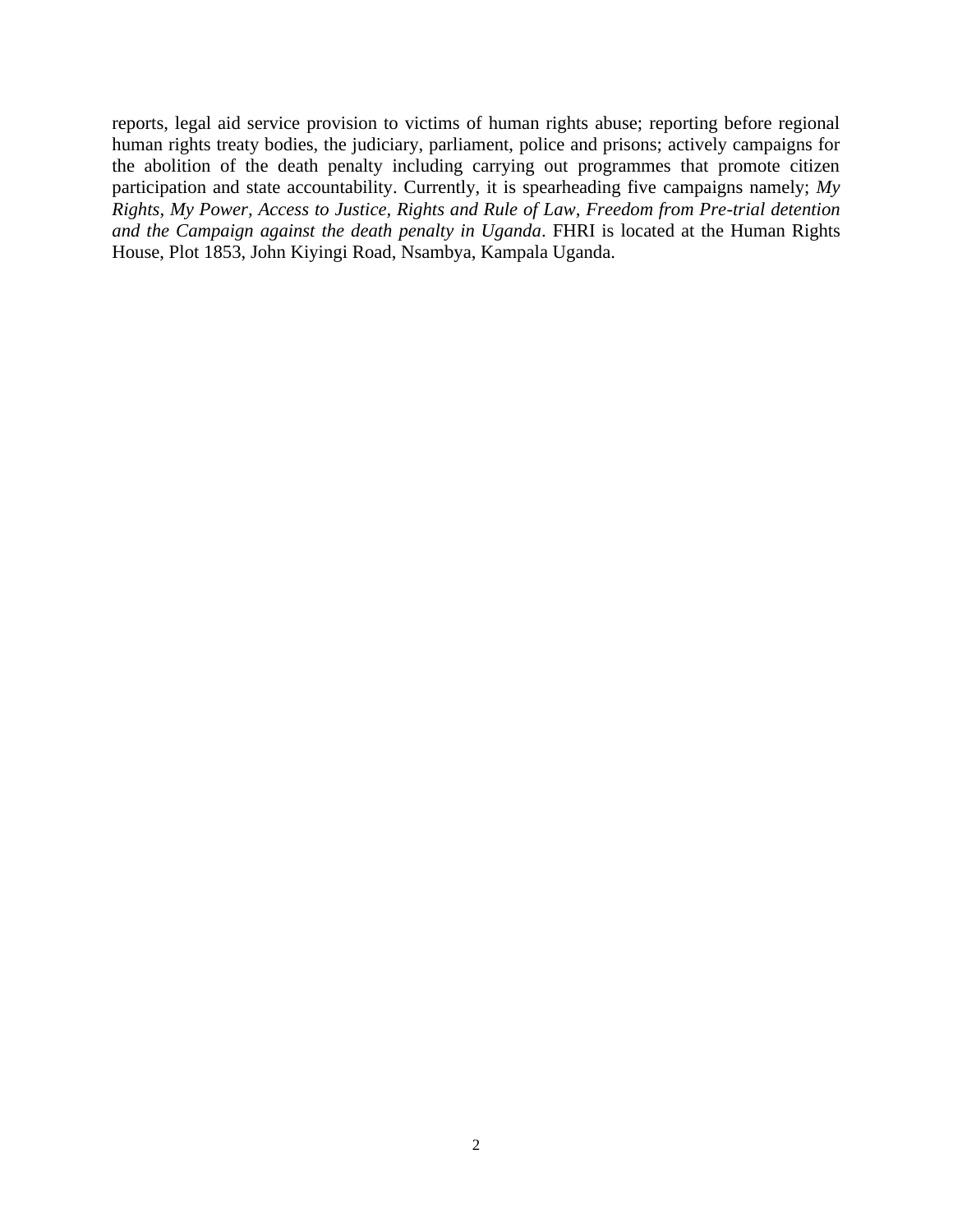# **I. EXECUTIVE SUMMARY**

- 1. This report addresses Uganda's compliance with its international human rights obligations with respect to the death penalty. The report examines and discusses the current state of the death penalty in Uganda, including (1) the broad scope of crimes that are eligible for the death penalty; (2) the lack of effective access to counsel in capital cases; (3) the occurrence of extrajudicial killings.
- 2. This report recommends that Uganda adopt a number of key steps to better align its death penalty practices with Uganda's international human rights obligations. These steps include the following: establishing an official, *de jure* moratorium on the death penalty; reducing the number and scope of crimes that are eligible for the death penalty; reducing the maximum possible sentence from death to one that is fair, proportionate and in compliance with international human rights standards; and other measures.

# **II. BACKGROUND AND FRAMEWORK**

# **A. 2016 Universal Periodic Review of Uganda**

- 3. During the 2016 Universal Period Review, Uganda received 18 recommendations related to the death penalty, 16 recommendations related to torture, 1 recommendation related to detention conditions, 4 recommendations related to the administration of justice, 14 recommendations related to freedom of expression and opinion and human rights defenders, and 2 recommendations related to the excessive use of force by police.
- 1. *Moratorium on the death penalty, abolition of the death penalty*

# **Status of Implementation: Not accepted, not implemented.**

- 4. Uganda received 7 recommendations to ratify the Second Optional Protocol to the International Covenant on Civil and Political Rights, $<sup>1</sup>$  and 11 recommendations to consider</sup> imposing a formal moratorium on the death penalty or to abolish it entirely.  $2 \text{ Uganda did}$ not accept these recommendations and it has not implemented them.
- 2. *Torture*

# **Status of Implementation: Partially Accepted, Not implemented.**

5. Uganda received 10 recommendations to sign or ratify the Optional Protocol to the Convention against Torture and Other Cruel, Inhuman or Degrading Treatment or Punishment, <sup>3</sup> 4 recommendations to implement the Prevention and Prohibition of Torture Act,<sup>4</sup> and 2 recommendations to investigate all allegations of torture to hold perpetrators accountable.<sup>5</sup> Uganda accepted the recommendations to implement the Prevention and Prohibition of Torture Act and to investigate all allegations of torture, and is considering whether to ratify the Optional Protocol to the Convention against Torture.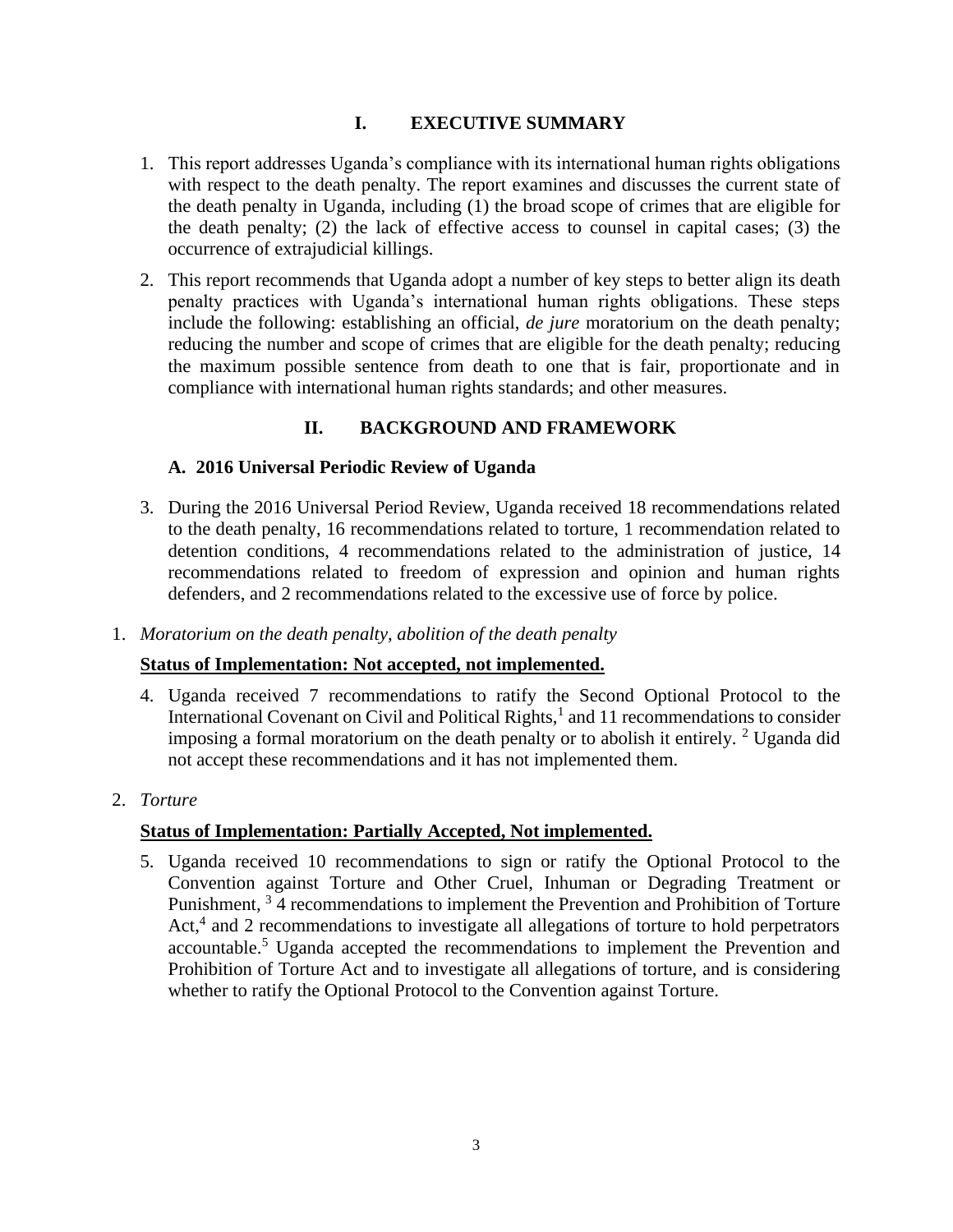## 3. *Detention Conditions*

# **Status of Implementation: Accepted, not implemented**

6. Uganda received 1 recommendation to separate juveniles from adults in detention and rehabilitation centers.<sup>6</sup> Uganda has accepted this recommendation but has not implemented it.

### 4. *Administration of Justice*

# **Status of Implementation: Not accepted, not implemented.**

7. Uganda received one recommendation to cease harassment and arbitrary detention of political opposition leaders and supporters and ensure peaceful political dissent and discourse,  $\frac{7}{1}$  two recommendations to ensure the separation of powers, the independence and funding of judiciary;<sup>8</sup> and one recommendation to strengthen the juvenile justice system.<sup>9</sup> Uganda did not accept the first recommendation but accepted the other three. Uganda has not implemented these recommendations.

## 4. *Freedom of Expression and Opinion/Human Rights Defenders*

## **Status of Implementation: Partially accepted, not implemented.**

8. Uganda received three recommendations to review the Public Order Management Act and the Non-Governmental Organizations Act to ensure the right of freedom of association;<sup>10</sup> two recommendations to ensure freedom of assembly and freedom of expression;<sup>11</sup> four recommendations to consult a broad range of civil society actors and recognize and protect the work of human rights defenders;<sup>12</sup> and five recommendations to investigate and punish threats against human rights defenders and civil society organizations.<sup>13</sup> Uganda noted the recommendations related to the Public Order Management Act but accepted the other recommendations. Uganda has not implemented these recommendations.

### 5. *Excessive Use of Force by Police*

# **Status of Implementation: Accepted, partially implemented.**

9. Uganda received one recommendation to enact laws on legal aid and transitional iustice<sup>14</sup> and one recommendation to investigate excessive use of force cases fully.<sup>15</sup> Uganda accepted these recommendations but has not made significant progress in implementing them, despite occasional directives issued by the Inspector General of Police urging officers to adhere to accepted policing standards.

# **B. Domestic Legal Framework**

10. Uganda's domestic legal framework has remained largely unchanged since the previous UPR in 2016. The Constitution of Uganda was adopted in 1995 and it is the supreme law of the land. Acts of Parliament, regulations made by executive authorities, case law (some from English Common Law, some as developed by Ugandan courts), international treaties and conventions, and customary law also contain applicable law. Uganda is a common law country. The Supreme Court is the final court of appeal. The Court of Appeal of Uganda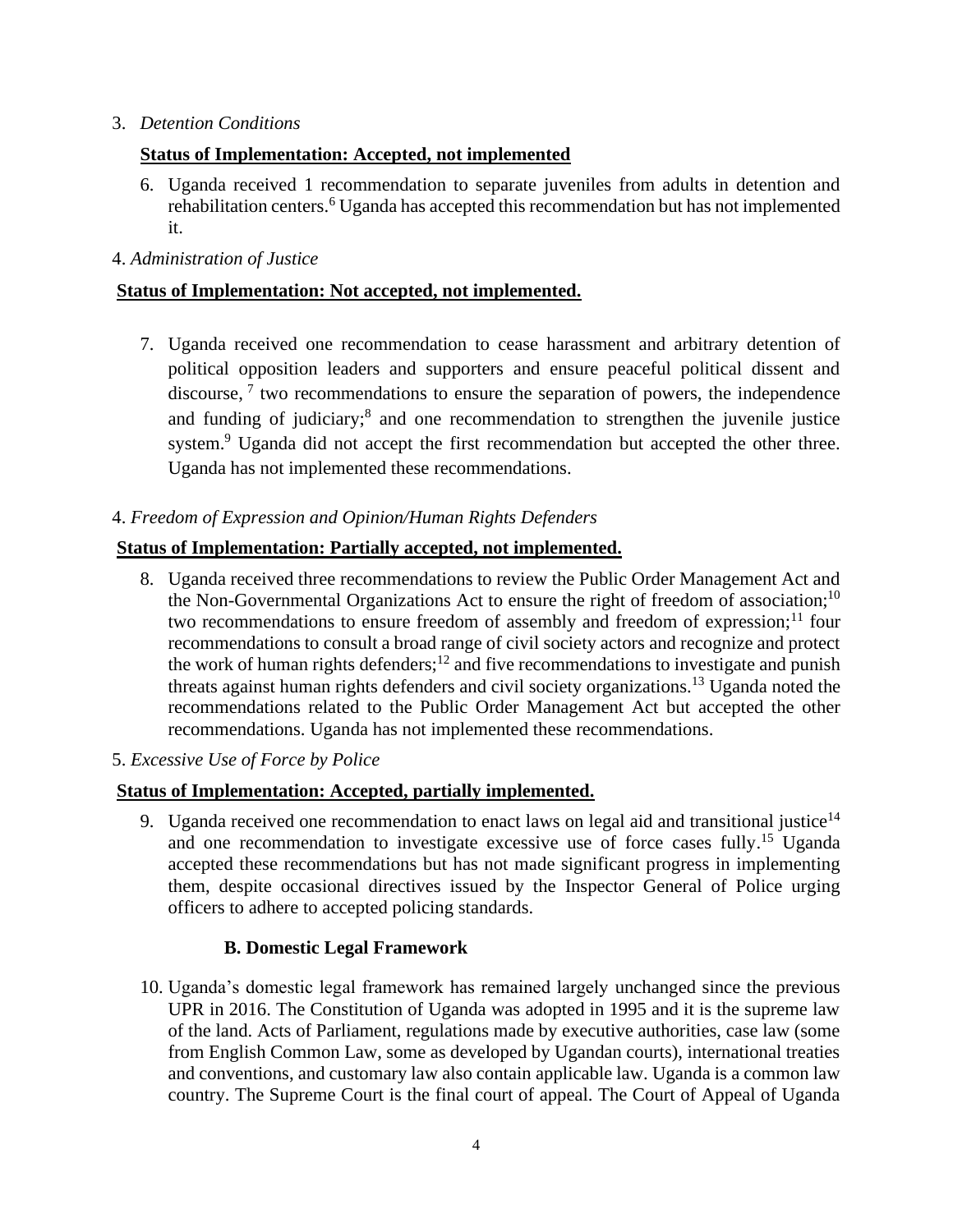is the second highest court, and it can also sit as the Constitutional Court, determining all questions relating to the interpretation of the Constitution.

- 11. Uganda's Constitution articulates a qualified right to life, providing that "[n]o person shall be deprived of life intentionally except in execution of a sentence passed in a fair trial by a court of competent jurisdiction in respect of a criminal offense under the laws of Uganda and the conviction and sentence have been confirmed by the highest appellate court."<sup>16</sup>
- <span id="page-4-0"></span>12. The following crimes are eligible for the death penalty under the Penal Code: crimes related to treason and offenses against the state<sup>17</sup>; rape<sup>18</sup>; aggravated defilement<sup>19</sup>; murder<sup>20</sup>; aggravated robbery<sup>21</sup>; smuggling while armed with a deadly weapon<sup>22</sup>; detention with sexual intent<sup>23</sup>; and kidnapping or detaining with intent to murder.<sup>24</sup> There are also military offenses that are eligible for the death penalty, enumerated under the Ugandan Peoples' Defense Forces Act.<sup>25</sup> Additionally, the Anti-Terrorism Act provides for the death penalty for terrorist acts resulting in the death of any person.<sup>26</sup> Uganda has the highest number of capital offences  $(28)$  in East Africa.<sup>27</sup>
- 13. Consistent with international human rights standards, Uganda does not authorize the death penalty for juvenile offenders,  $28$  pregnant women,  $29$  people who are experiencing psychosocial disabilities,  $30$  or people with intellectual disabilities.  $31$
- 14. Following the landmark 2009 *Kigula* case, the death penalty is no longer mandatory for capital offenses.<sup>32</sup> In *Kigula*, the Ugandan Supreme Court held that various provisions of the laws of Uganda prescribing a mandatory death sentence were inconsistent with the Constitution insofar as they were contrary to the principles of equality before the law and of fair trial. Consequentially, the decision of whether to impose the death penalty is now discretionary in all capital cases, with the presiding judge deciding the sentence based on consideration of all the relevant circumstances surrounding a particular case. The Court further held that "where after three years from the date of sentence no decision has been made by the Executive to carry out the Court Order for execution of the convict, the death sentence shall be deemed commuted to imprisonment for life without remission."<sup>33</sup> As a result of the *Kigula* decision, Section 23 of the Penal Code act and sections 7 and 8 of the Anti-Terrorism Act (2002) were declared unconstitutional.
- 15. In 2017, the Ugandan Parliament passed the Anti-Terrorism Amendment Bill. This law imposed a mandatory death penalty for acts of terrorism. (Anti-Terrorism (Amendment) Bill, 2017, § 2, amending § 7 of the Act.)<sup>34</sup> A terrorist is defined as someone who:
	- Carries out or perpetrates any act, whether occurring in Uganda or elsewhere, that constitutes a crime in accordance with agreements, protocols and treaties described in the annex to the International Convention for the Suppression of the Financing of Terrorism, 1999; or
	- Travels outside Uganda for the purpose of the perpetration, planning, or preparation of, or participation in terrorist acts or the providing or receiving of terrorist training.<sup>35</sup>
- 16. On November 4, 2019, President Museveni signed into law the Law Revision (Penalties in Criminal Matters) Miscellaneous (Amendment) Act 2019. The Act amended the Penal Code Act and the Anti-Terrorism Act to: (a) remove the mandatory death penalty prescribed by these laws; (b) restrict the death penalty to the most serious crimes under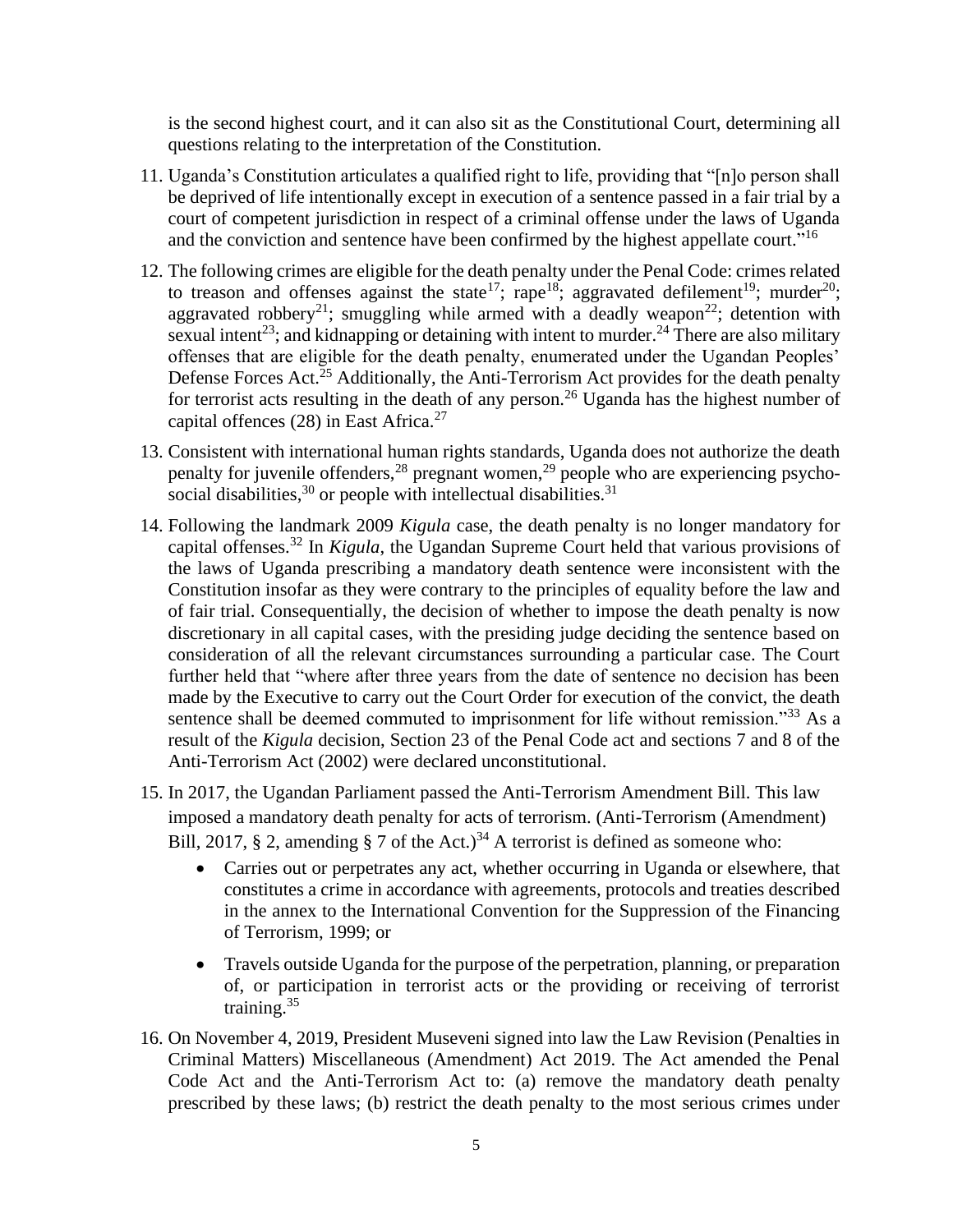these laws; (c) remove the restriction on mitigation in the case of convictions that carry a death penalty; and (d) define life imprisonment or imprisonment for life.<sup>36</sup>

- <span id="page-5-0"></span>17. On March 26, 2021, the Constitutional Court nullified Section 8 of the Public Order Management Act (POMA), which had been used to block, restrict, and disperse peaceful assemblies and demonstrations.<sup>37</sup>
- 18. The Constitution prohibits torture.<sup>38</sup> The Prevention and Prohibition of Torture Act of 2012 also penalizes torture with up to 15 years' imprisonment, monetary fine, or both. The penalty for conviction of aggravated torture is life imprisonment.
- 19. The Judiciary Administration Act, 2019, provides for independent funding for the judiciary.

# **III. IMPLEMENTATION OF INTERNATIONAL HUMAN RIGHTS OBLIGATIONS**

### **Right or area 2.1. Acceptance of international norms**

20. Uganda ratified the International Covenant on Civil and Political Rights in 1995, but it has not ratified the Second Optional Protocol to the ICCPR.<sup>39</sup> Uganda ratified the Convention against Torture in 1986, but it has yet to sign and ratify the Optional Protocol to the Convention against Torture.<sup>40</sup>

### **Right or area 6. Human rights education and training**

21. On July 20, 2020, the Uganda People's Defence Force instituted human rights refresher training courses for its Local Defense Unit (LDU) officers to increase the respect for human rights in light of repeated allegations of torture and inhuman treatment committed by these forces.<sup>41</sup>

#### **Right or area 12.3. Extrajudicial, summary or arbitrary executions**

- 22. Numerous reports have surfaced about the government and its agents carrying out arbitrary and unlawful killings.<sup>42</sup> Reports by local media and human rights activists note that security forces killed individuals that the government had identified as dissidents and people who participated in protests against the government.<sup>43</sup> For instance, opposition politician Robert Kyagulanyi (Bobi Wine) reported that on February 24, 2020, a Uganda Police Force truck deliberately killed one of his supporters. <sup>44</sup> Over one year later, officials still have not released the results of the investigation.<sup>45</sup> On February 25, 2020, Kyagulanyi also reported that an officer attached to the Local Defense Unit (a branch of the military) shot into a crowd of Kyagulanyi's supporters, killing one of them.<sup>46</sup> The military has not released the results of the investigation.<sup>47</sup>
- 23. UN human rights experts expressed concerns about the deteriorating human rights situation in Uganda ahead of the 2021 January parliamentary and presidential elections.<sup>48</sup> In the run up to the elections, numerous human rights violations were reported, including arbitrary deprivation of life, arbitrary arrest and detention, and torture.<sup>49</sup> Between November 18-20, 2020, at least 54 people were killed during riots and protests.<sup>50</sup>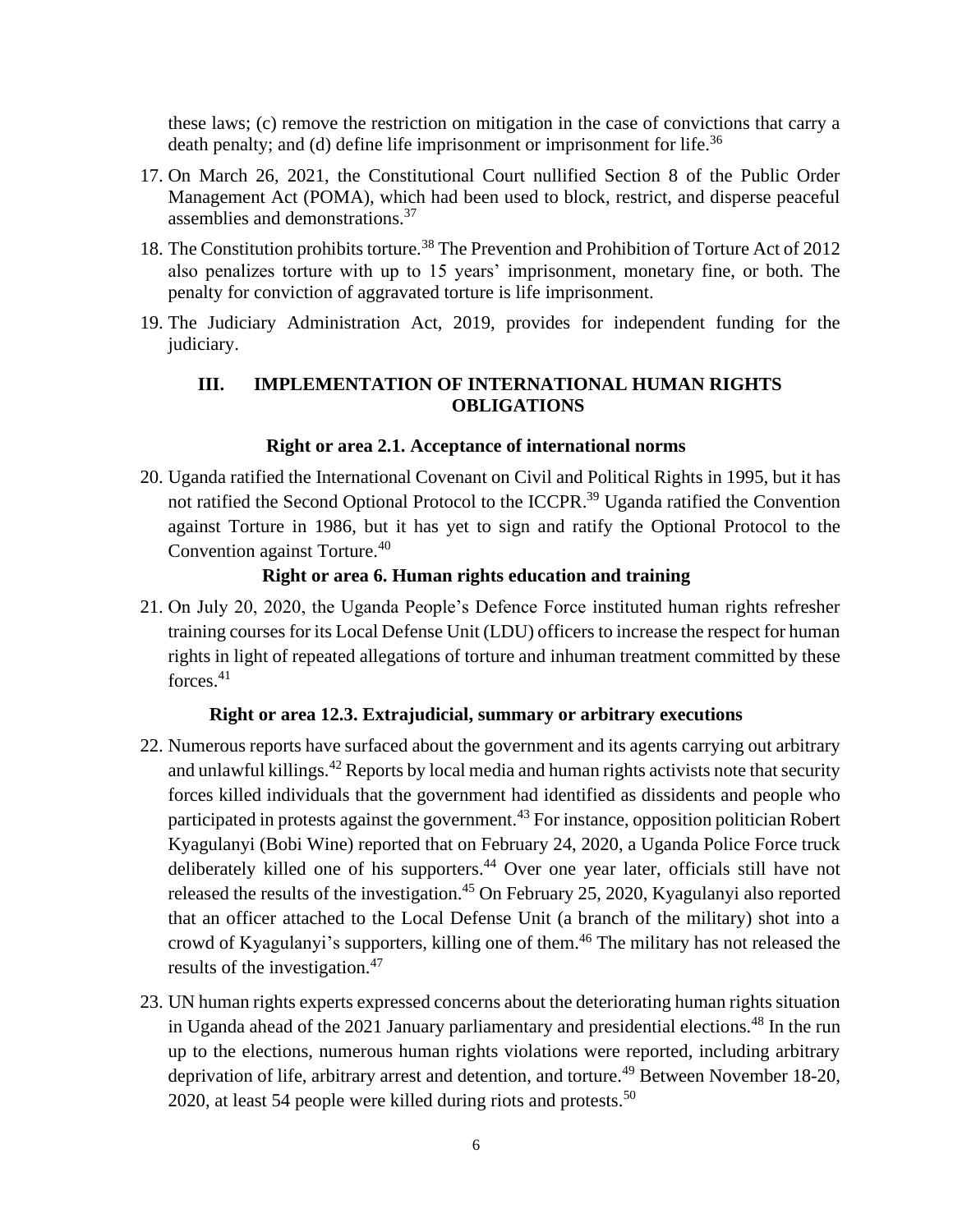#### **Right or area 12.4. Death penalty**

- 24. As discussed in paragraphs [12](#page-4-0)[-17,](#page-5-0) the death penalty remains available penalty for 28 offences, the most in East Africa.<sup>51</sup> Ugandan law does not limit the death penalty to the most serious crimes. In October 2019, Uganda announced plans for a bill that would impose the death penalty on homosexuals.<sup>52</sup> A presidential spokesperson later denied these plans, after major aid donors objected and said that they were monitoring the situation.<sup>53</sup>
- 25. Uganda does not authorize the death penalty for juvenile offenders,<sup>54</sup> pregnant women,<sup>55</sup> people with psycho-social disabilities,<sup>56</sup> or people with intellectual disabilities.<sup>57</sup>
- 26. As of 2018, there were 145 people on death row in Uganda, which is a decrease from the 250+ people reported on death row in 2017.<sup>58</sup> The last civilian execution occurred in 1999<sup>59</sup> and the last military execution occurred in 2005.<sup>60</sup> In Uganda, death sentences are carried out by hanging in the civilian system and by firing squad in the military justice system.<sup>61</sup> On January 19, 2018, President Museveni announced that the country could resume executions. 62
- 27. Courts have significantly reduced the number of death sentences issued since *Kigula*, with no recorded death sentences in 2017, 5 recorded death sentences in 2018, 2 in 2019, and none in  $2020$ .<sup>63</sup>
- 28. After a court sentences a person to death, the case record is submitted to the Advisory Committee on the Prerogative on Mercy, a committee that is made up of the Attorney General and six Ugandan citizens appointed by the President. The Committee reviews the defendant's case and makes a recommendation to the President on clemency, with the President making the final decision.
- 29. In December of 2020, Uganda voted against the General Assembly's Resolution on a Moratorium on the Use of the Death Penalty.<sup>64</sup>

### **Right or area 12.5. Prohibition of torture and cruel, inhuman or degrading treatment**

- 30. Uganda has ratified the Convention against Torture but not the Convention's Optional Protocol.<sup>65</sup>
- 31. The Uganda Human Rights Commission (UHRC) frequently receives allegations of torture committed by security agencies, particularly in cases of lengthy pretrial detentions.<sup>66</sup> Authorities do not always carry out investigations into credible allegations of mistreatment.<sup>67</sup> Prolonged pretrial detention is the result of an under-resourced judiciary, inadequate police investigations, and the absence of a time limit for the detention of people awaiting trial.<sup>68</sup> The UHRC and Uganda Prison Service (UPS) reported that numerous suspects were being held for longer than eight months without arraignment, and that 48% of the country's inmates were in fact pretrial detainees.<sup>69</sup>
- 32. Opposition members and activists have made numerous credible reports of torture.<sup>70</sup> For instance, opposition member Kyagulanyi reported that Special Forces Command soldiers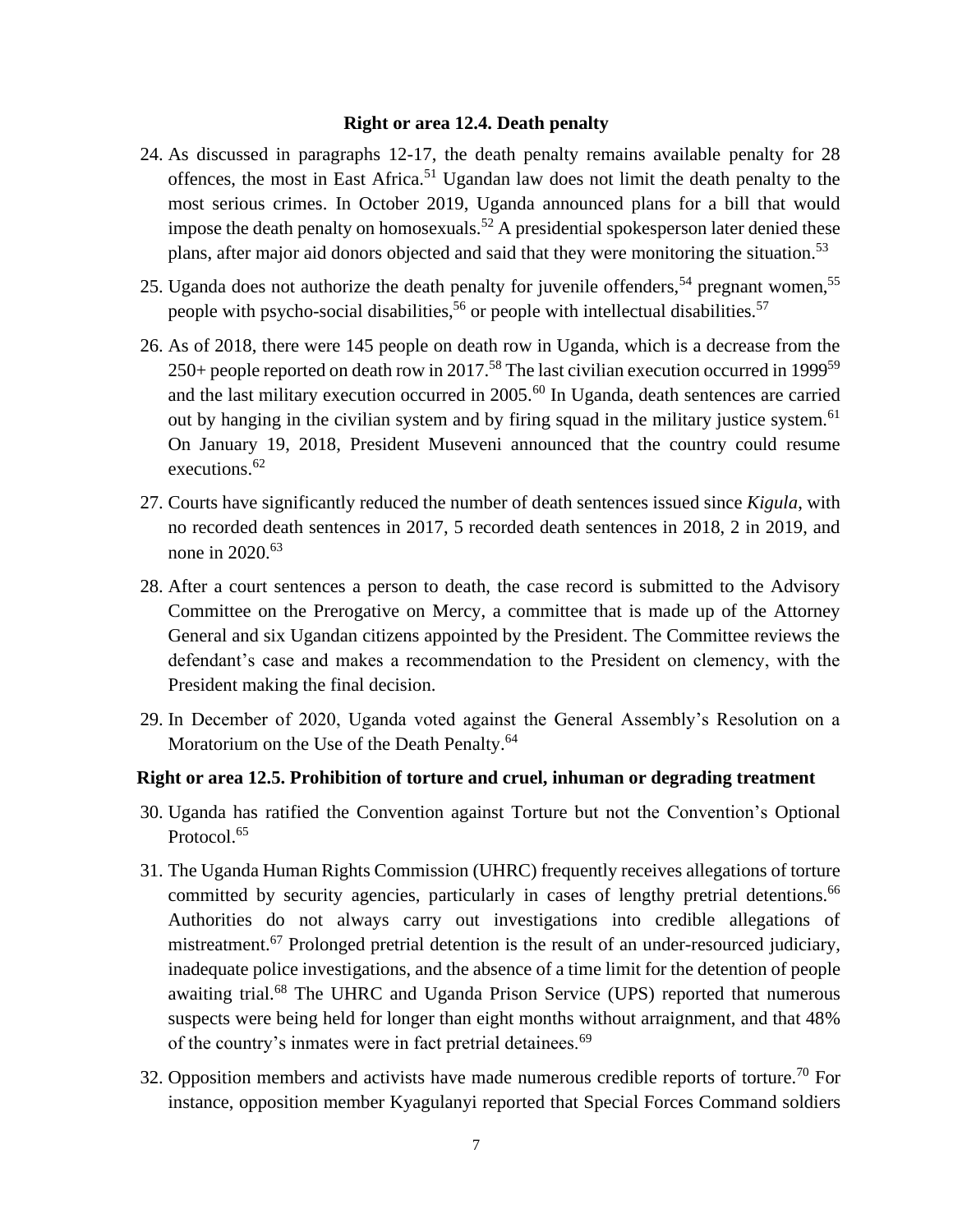tortured him when the military detained him for 10 days.<sup>71</sup> Francis Zaake, an opposition Member of Parliament, has also given detailed descriptions of his torture by the Uganda Police Force (UPF).<sup>72</sup> Civil society organizations and opposition activists reported that security forces arrested, beat, and killed civilians as punishment for allegedly violating regulations related to the COVID-19 pandemic.<sup>73</sup>

- 33. On April 4, 2020, local media reported that police and military forces raided a community in Elegu Town, beat people with sticks and iron bars, and forced them to remove their clothes, roll in the dirt, and engage in other acts that would qualify as torture.<sup>74</sup>
- 34. Impunity remains ongoing and widespread in the police and military forces, such as the UPF, the Uganda People's Defense Force, and the UPS, as well as within the executive branch.<sup>75</sup> Investigations are often lacking, and even officials do undertake investigations, they do not release their findings or hold perpetrators accountable.<sup>76</sup> Authorities often give judicial and political cover to officials who are implicated in human rights violations.<sup>77</sup>

# **Right or area 12.6. Conditions of detention**

- 35. Conditions in detention centers and prison are harsh and often life-threatening. The most common issues are overcrowding, forced labor, physical abuse of detainees, and inadequate resources, including a lack of food.<sup>78</sup> Overcrowding is particularly serious. In 2020, the prison population rose from 59,000 to 65,000 within the span of four months as the government arrested thousands of people alleged to have violated COVID-19 restrictions.<sup>79</sup> The prison population reached more than three times its capacity. $80$  There were reports of death due to prison conditions, including media reports of pretrial detainees dying in Atopi prison after having to work on a prison farm despite being ill.<sup>81</sup>
- 36. Authorities do not carry out impartial investigations into credible allegations of mistreatment.<sup>82</sup>

#### **Right or area 13.3. Arbitrary arrest and detention**

- 37. Security forces continue to arbitrarily arrest and detain opposition leaders, politicians, activists, journalists, LGBTI persons, and members of the population who allegedly violate COVID-19 restrictions.<sup>83</sup> LDU officers have reportedly raided communities at night, while UPF officers raided an LGBTI shelter and arrested occupants, accusing them of violating COVID-19 restrictions. UPF officers arrested journalists for hosting opposition politicians on radio stations.<sup>84</sup>
- 38. While authorities are supposed to try people who are arrested for capital offenses within 360 days or release them on bail, they often do not respect this requirement. If prosecutors present a case to the court before the 360 days expire, the court may extend the pretrial detention indefinitely.<sup>85</sup> Detainees are often not immediately informed of the reasons for detention.<sup>86</sup> While detainees have the right to legal representation, authorities often do not respect this right and indigent defendants charged with capital offenses often experience significant delays in getting access to an attorney.<sup>87</sup> Case backlogs, due in part to an under-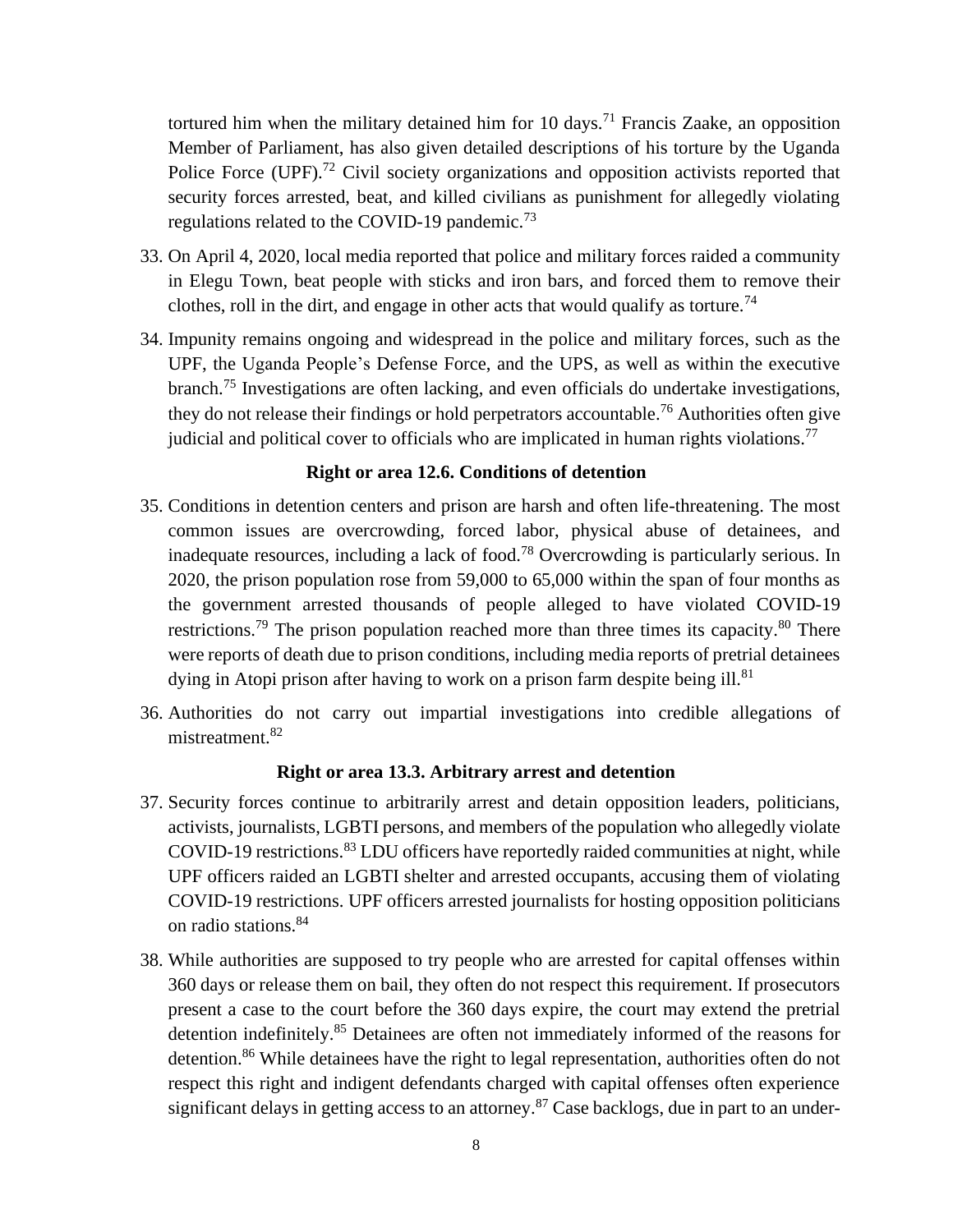resourced judiciary and inadequate police investigations, are significant and can lead to prolonged pretrial detention.<sup>88</sup> UPS reported that in August 2020, COVID-19 restrictions halted court sessions, further increasing backlogs and lengthening pretrial detention.<sup>89</sup>

- 39. Uganda's 2021 elections were also marred by arbitrary arrests. In the run up to the elections, numerous human rights violations were reported, including arbitrary deprivation of life, arbitrary arrest and detention, and torture.<sup>90</sup> Between November 18-20, 2020, at least 54 people were killed during riots and protests.<sup>91</sup>
- 40. On March 4, 2021, Internal Affairs Minister Jeje Odongo presented a list to Parliament of 177 people in military detention who had been arrested between November 18, 2020 and February 8, 2021, allegedly for participating in riots, possession of military stores, and attending meetings to plan post-election violence.<sup>92</sup> On March 8, President Museveni said that 50 people were being held for "treasonable acts of elements of the opposition."<sup>93</sup> Human rights observers note reports of arbitrary arrests and torture of opposition members.<sup>94</sup> The National Unity Platform announced on March 5, 2021, that 423 members and supporters had been abducted and were still missing, and 41 members had been released.<sup>95</sup>
- 41. In November 2019, the Committee on Human Rights submitted a report on alleged torture in detention centers around the country.<sup>96</sup> The report found that security forces detained and tortured people in unofficial detention centers ("safe houses") across the country.<sup>97</sup>

#### **Right or area 14.3. Freedom of opinion and expression**

- 42. Ugandan authorities continue to carry out arbitrary arrests of the press, dissidents, opposition leaders, and activists.<sup>98</sup> They also impose other restrictions on the press and citizens' right to free speech.<sup>99</sup>
- 43. The 2021 elections were marred by widespread violence and repression.<sup>100</sup> For instance, the police blocked public meetings by presidential candidate Robert Kyagulanyi in Gayaza in January 2021, alleging a violation of the Public Order Management Act.<sup>101</sup>
- 44. The government introduced new requirements that restrict freedom of expression online.<sup>102</sup> The Uganda Communications Commission (UCC) issued a public notice that requires providers of online data and communication to seek authorization from the body by October 5, 2020 and pay a fee. This restriction applies to bloggers and online TV providers.<sup>103</sup> Two days before the January 14, 2021 elections, the UGC ordered internet providers to block access to social media, and the day before the elections, the government shut down internet access across Uganda for five days.<sup>104</sup>
- 45. In 2019, the UCC directed 13 radio and television stations to suspend their staff based on accusations that they were airing programs that were "unbalanced, sensational, and often give undue prominence to specific individuals."<sup>105</sup> Also in 2019, three radio stations were switched off for hosting opposition politicians.<sup>106</sup>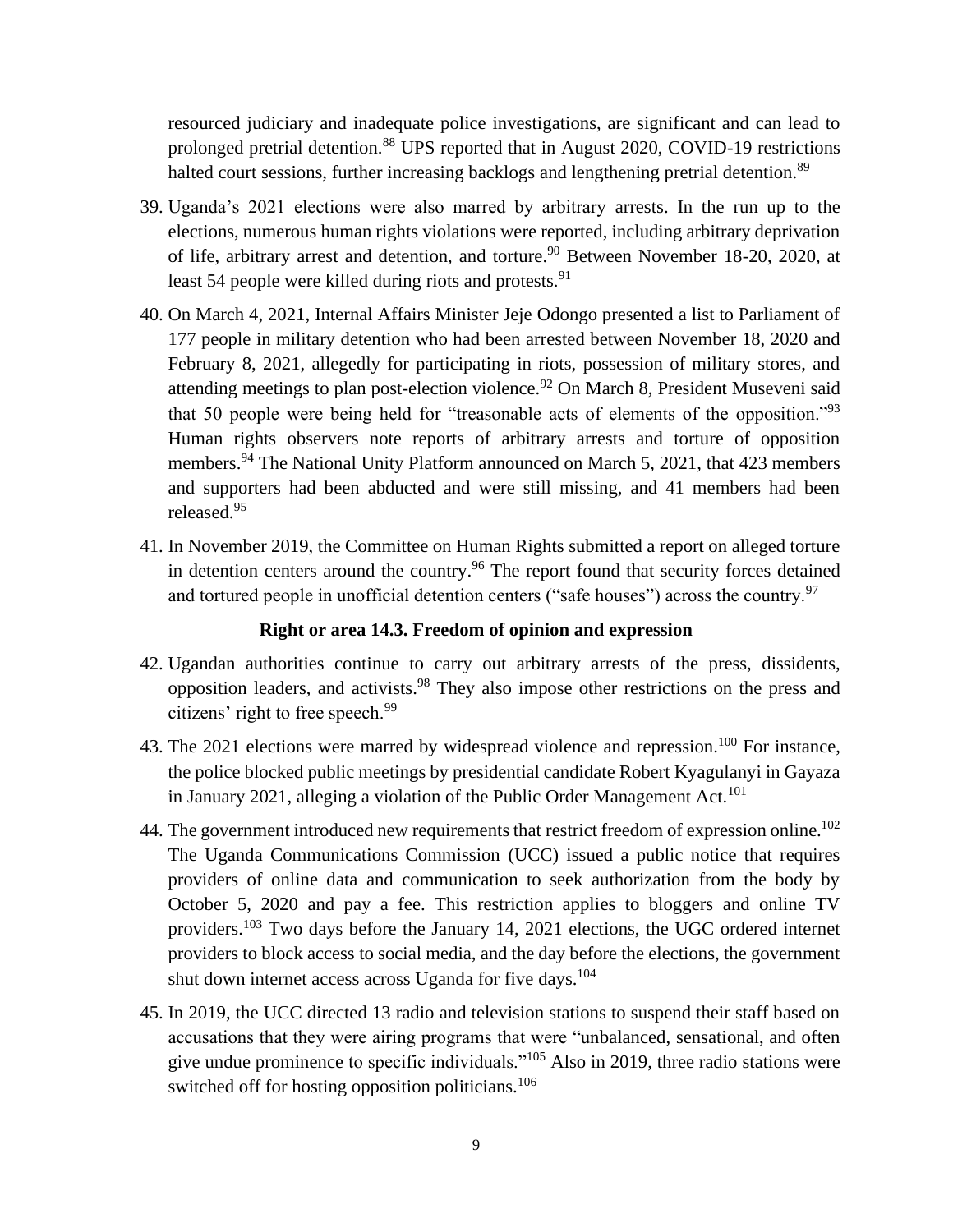#### **Right or area 14.4. Right to peaceful assembly**

46. The police have used the Public Order Management Act of 2013 to block, restrict, and disperse peaceful assemblies by opposition groups, often with excessive force.<sup>107</sup> In 2019, the Constitutional Court declared unconstitutional Section 36 of the Act, which allowed the police to use unlimited force when dispersing crowds and gatherings with no liability for death and injuries.<sup>108</sup> As noted above, the Inspector General of Police has issued occasional directives urging police officers to adhere to accepted policing standards, but these directives have not resulted in any significant progress in reducing the excessive use of force by police officers.

### **Right or area 15.1. Administration of justice & fair trial**

- 47. In Uganda, people charged with capital offenses are entitled to legal aid under the state brief system. Ugandan courts appoint state briefs or private lawyers required to provide pro bono representation. Defending a capital case is usually not well-compensated, therefore state briefs often go to inexperienced graduates or "failed lawyers."<sup>109</sup> This lack of dedicated legal aid and funding results in inexperienced or ineffective legal representation. About  $75\%$  of capital defendants are represented by state briefs.<sup>110</sup> Observers note that during capital offence trials, state briefs "invariably met with their client for the first time on the morning of the trial," spending only a few minutes discussing the case with the defendants.<sup>111</sup> Co-accused are routinely represented by one state brief despite potential conflicts of interest.<sup>112</sup> State briefs rarely cross-examine or call witnesses, and the prosecutor's evidence mostly goes unchallenged.<sup>113</sup>
- 48. Efforts have been underway to expand legal aid services through the expansion of the state brief system, and the Justice Centres Programme, under which the government has created legal aid clinics and justice centres at courts and prisons.<sup>114</sup> A draft National Legal Aid Bill is still pending.<sup>115</sup> A major part of the proposal is the establishment of an independent National Legal Aid Body that would oversee the rollout and delivery of a comprehensive legal aid package across Uganda. $116$
- 49. As noted above, the Judiciary Administration Act, 2019 provides for independent funding for the judiciary. Nonetheless, the judiciary remains under-resourced.
- 50. In the military justice system, even though the accused has a right to a lawyer, some of the military defense attorneys lack adequate training, which often leads to poor quality representation.<sup>117</sup>

### **IV. RECOMMENDATIONS**

- 51. This stakeholder report suggests the following recommendations for the Government of Uganda:
- Abolish the death penalty and replace it with a sentence that is fair, proportionate, and in compliance with international human rights standards.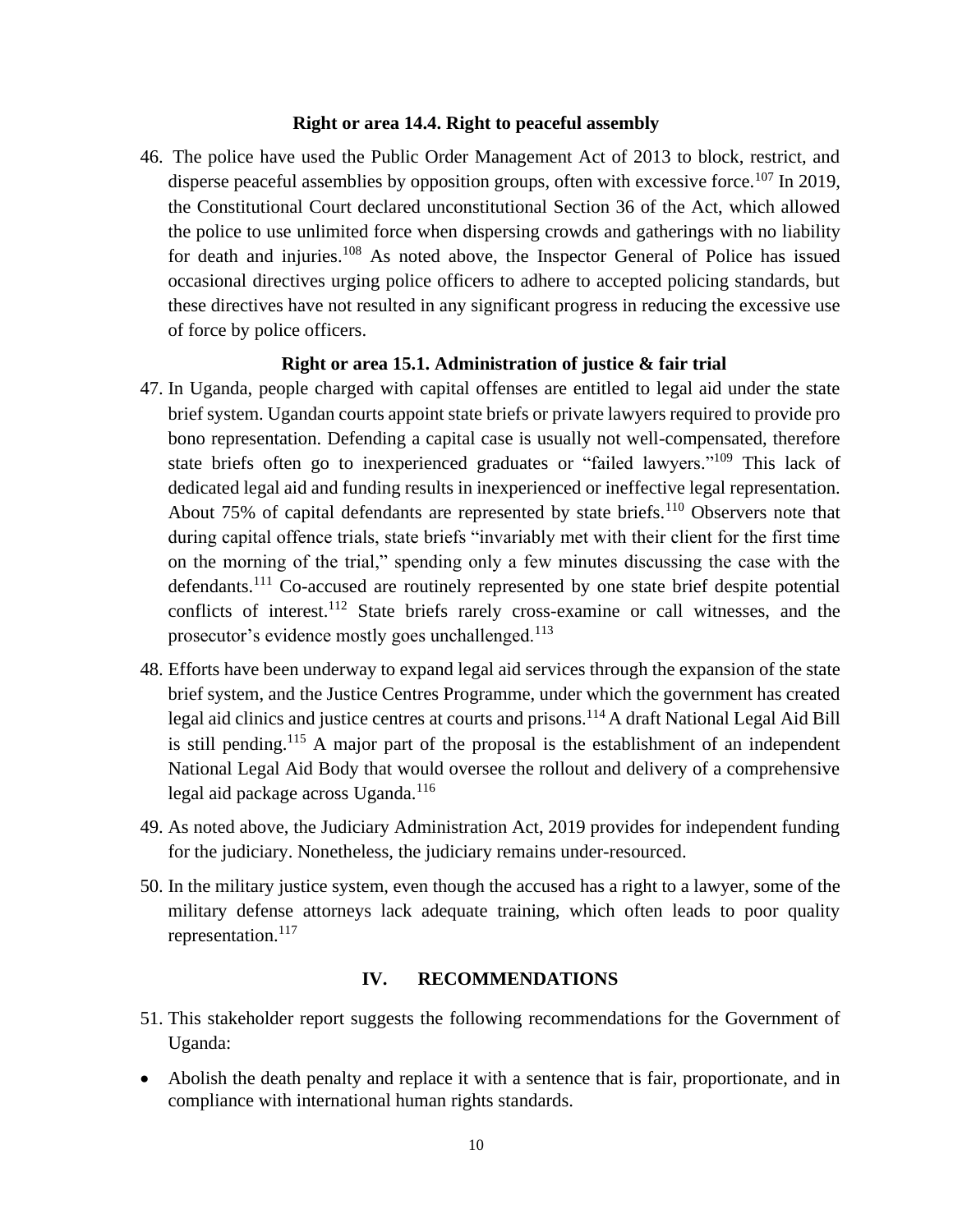- Impose an official, *de jure* moratorium on executions with immediate effect, halting all executions, with a view to complete abolition of the death penalty.
- Reduce the number of crimes eligible for the death penalty and ensure the death penalty is limited to the most serious crimes, as defined by the Human Rights Committee in General Comment 36.
- Improve legal assistance for individuals charged with capital offences and people who are sentenced to death. Strengthen the state brief system through adequate funding and appropriate, mandatory training, in collaboration with civil society organizations. Improve the training of military defense attorneys.
- Ratify the Second Optional Protocol to the International Covenant on Civil and Political Rights.
- Ratify the Optional Protocol to the Convention against Torture.
- Fully implement the Prevention and Prohibition of Torture Act.
- Support the next UN General Assembly Resolution in favor of a moratorium on the use of the death penalty.
- Introduce mandatory human rights training to members of the Uganda Police Force, the Uganda People's Defence Force, the Local Defense Unit, and Uganda Prison Services, including on the detection and prevention of torture.
- Improve prison detention conditions, consistent with the Nelson Mandela Rules, particularly with respect to overcrowding and provision of food.
- Improve efficiency and fairness in the legal process, particularly with a view to shortening the length of pretrial detention.
- Introduce a public awareness and educational campaign about the death penalty, to assist in shifting the public opinion around the death penalty.
- Increase accountability for human rights violations committed by security forces by fully investigating violations and holding perpetrators to account.

<sup>&</sup>lt;sup>1</sup> Report of the Working on the Universal Period Review: Uganda (27 December, 2016), U.N. Doc. A/HRC/34/10. 117.25 Ratify the Second Optional Protocol to the International Covenant on Civil and Political Rights (Iceland) (Portugal); ¶ 117.32 Ratify the Second Optional Protocol to the International Covenant on Civil and Political Rights (Montenegro) (Rwanda); ¶ 117.34 Consider accession to the Second Optional Protocol to the International Covenant on Civil and Political Rights, a de facto and de jure moratorium on the imposition of the death penalty and converting capital offences to life imprisonment sentences (Namibia); ); ¶ 117.51 Ratify the Optional Protocol to the Convention on the Elimination of All Forms of Discrimination against Women and the Second Optional Protocol to the International Covenant on Civil and Political Rights (Ukraine); );  $\P$  117.56 Ratify the Second Optional Protocol to the International Covenant on Civil and Political Rights without reservations (Uruguay); ¶ 117.60 Establish a formal moratorium on the death penalty with a view to ratifying the Second Optional Protocol to the International Covenant on Civil and Political Rights (Australia); ¶ 117.62 Consider ratifying the Second Optional Protocol to the International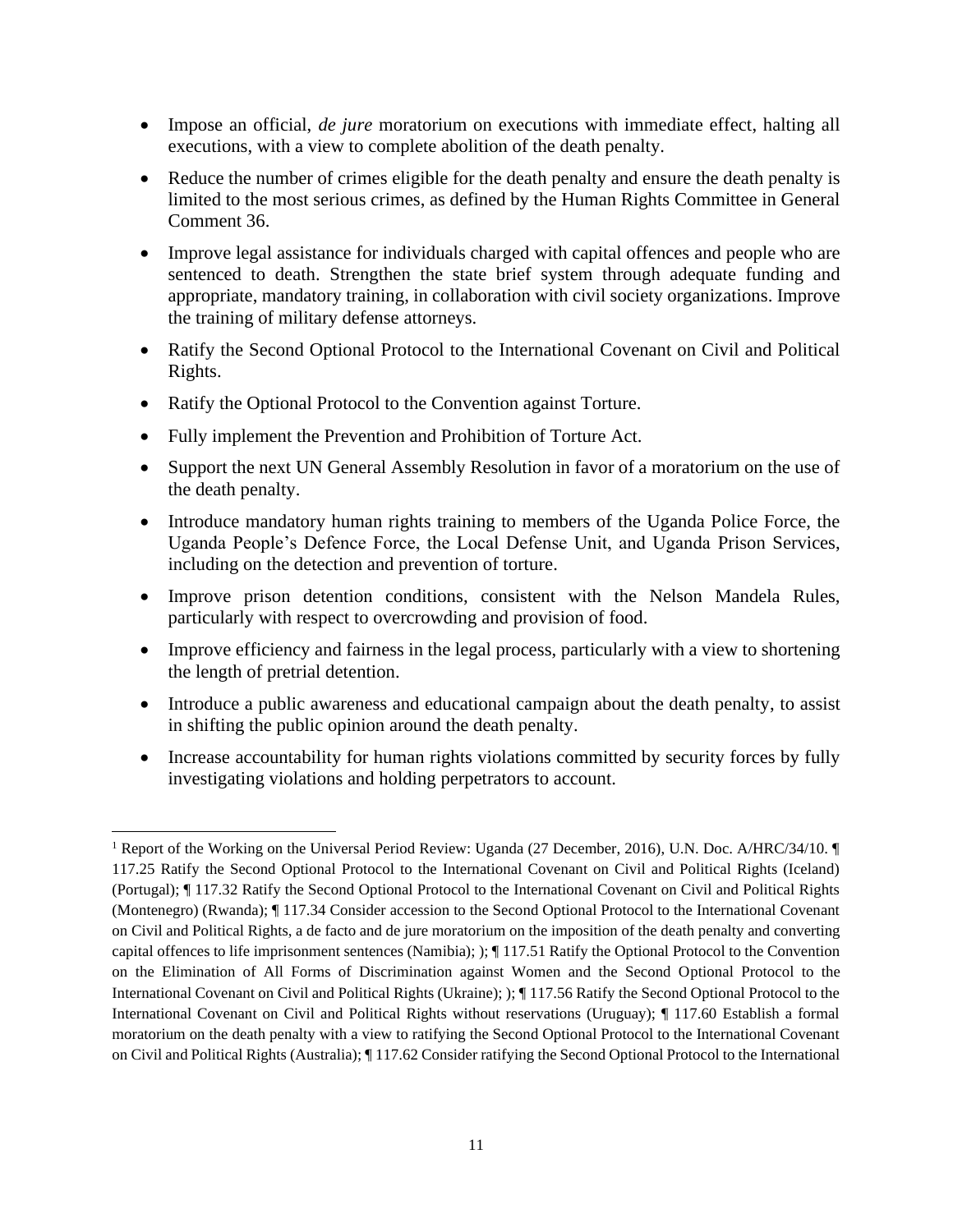Covenant on Civil and Political Rights (Belgium); available online at https://documents-ddsny.un.org/doc/UNDOC/GEN/G16/441/95/PDF/G1644195.pdf?OpenElement.

<sup>2</sup> Report of the Working on the Universal Period Review: Uganda (27 December, 2016), U.N. Doc. A/HRC/34/10. ¶ 117.6 Amend, as a first step, relevant laws that impose mandatory capital punishment (Cyprus); ¶ 117.11 Promulgate and implement the Law Revision (Penalties in Criminal Matters) Miscellaneous Amendment Bill, with a view to a definitive abolition of the death penalty (France); ¶ 117.26 Abolish the death penalty and any legal provisions that provide for the death penalty (Iceland); ¶ 117.29 Consider taking all necessary steps to introduce a de jure moratorium on executions with a view to fully abolishing the death penalty (Italy); ¶ 117.34 Consider accession to the Second Optional Protocol to the International Covenant on Civil and Political Rights, a de facto and de jure moratorium on the imposition of the death penalty and converting capital offences to life imprisonment sentences (Namibia); ¶ 117.41 Abolish the death penalty and commute to prison terms the death sentences that have already been pronounced (Panama); ¶ 117.42 Fully abolish the death penalty (Paraguay); ¶ 117.43 Adopt a formal moratorium on the death penalty with a view to fully abolishing capital punishment, both in practice and in law, for all cases and under all circumstances (Portugal); ¶ 117.47 Make progress towards the abolition of capital punishment by adopting a de jure moratorium (Spain);  $\P$  117.55 Abolish the death penalty for all crimes and commute all death sentences into custodial sentences (Uruguay); ¶ 117.60 Establish a formal moratorium on the death penalty with a view to ratifying the Second Optional Protocol to the International Covenant on Civil and Political Rights (Australia); Also available online at https://documents-dds-ny.un.org/doc/UNDOC/GEN/G16/441/95/PDF/G1644195.pdf?OpenElement.

<sup>3</sup> Report of the Working on the Universal Period Review: Uganda (27 December, 2016), U.N. Doc. A/HRC/34/10, ¶ 116.6 Ratify and accede to the International Convention for the protection of All Persons from Enforced Disappearance and the Convention on the Rights of Persons with Disabilities and withdraw reservations to the Convention against Torture and the International Convention on the protection of the Rights of All Migrant Workers and Members of Their Families (Sierra Leone); ¶ 117.7 Ratify the Optional Protocol to the Convention against Torture and establish an effective mechanism for investigation of allegations of torture in line with the Manual on the Effective Investigation and Documentation of Torture and Other Cruel, Inhuman or Degrading Treatment or Punishment (Chechia); ¶ 117.10 Intensify efforts to ratify the Optional Protocol to the Convention against Torture (Denmark); ¶ 117. 12 Adopt national legislation in accordance with the Optional Protocol to the Convention against Torture (France); ¶ 117.17 Ratify the Optional Protocol to the Convention against Torture, promote strict adherence to the prohibition of torture, inhuman or degrading treatment or punishment and prosecute violations thereof (Germany); ¶117.20 Ratify the Optional Protocol to the Convention against Torture (Ghana) (Montenegro) (Morocco) (Rwanda); ¶ 117.22 Promptly ratify the Optional Protocol to the Convention against Torture and accede to the ILO Indigenous and Tribal Peoples Convention, 1989 (No. 169) (Guatemala); ¶ 117.26 Sign and ratify the Optional Protocol to the Convention against Torture, as well as the Optional Protocol to the Convention on the Elimination of All Forms of Discrimination against Women (Italy):  $\P$  117.33 Fulfil the conditions set forth in paragraph 17 of the national report, so as to be able to consider ratification of the International Convention for the Protection of All Persons from Enforced Disappearance, the Optional Protocol to the Convention on the Elimination of All Forms of Discrimination against Women and the Optional Protocol to the Convention against Torture Mozambique); ¶ 117.44 Ratify the Optional Protocol to the Convention against Torture (Portugal); ¶ 117.51 Ratify the International Convention for the Protection of All Persons from Enforced Disappearance, the Convention on the Reduction of Statelessness, the Optional Protocol to the Convention against Torture (Ukraine); ¶ 117.65 Speed up the process of ratification of the Optional Protocol to the Convention against Torture (Burundi). Also available online at https://documents-ddsny.un.org/doc/UNDOC/GEN/G16/441/95/PDF/G1644195.pdf?OpenElement.

<sup>4</sup> Report of the Working on the Universal Period Review: Uganda (27 December, 2016), U.N. Doc. A/HRC/34/10. ¶ 115.4 Adopt the Prevention and Prohibition of Torture Regulation to make the Prevention and Prohibition of Torture Act operational (Denmark); ¶ 115.5 Implement the Prevention and Prohibition of Torture Act, whose definition of torture complies with the Convention against Torture, in order to ensure an effective system for preventing all forms of torture (Portugal); ¶ 115.6 Implement, in practice, the Prevention and Prohibition of Torture Act, including through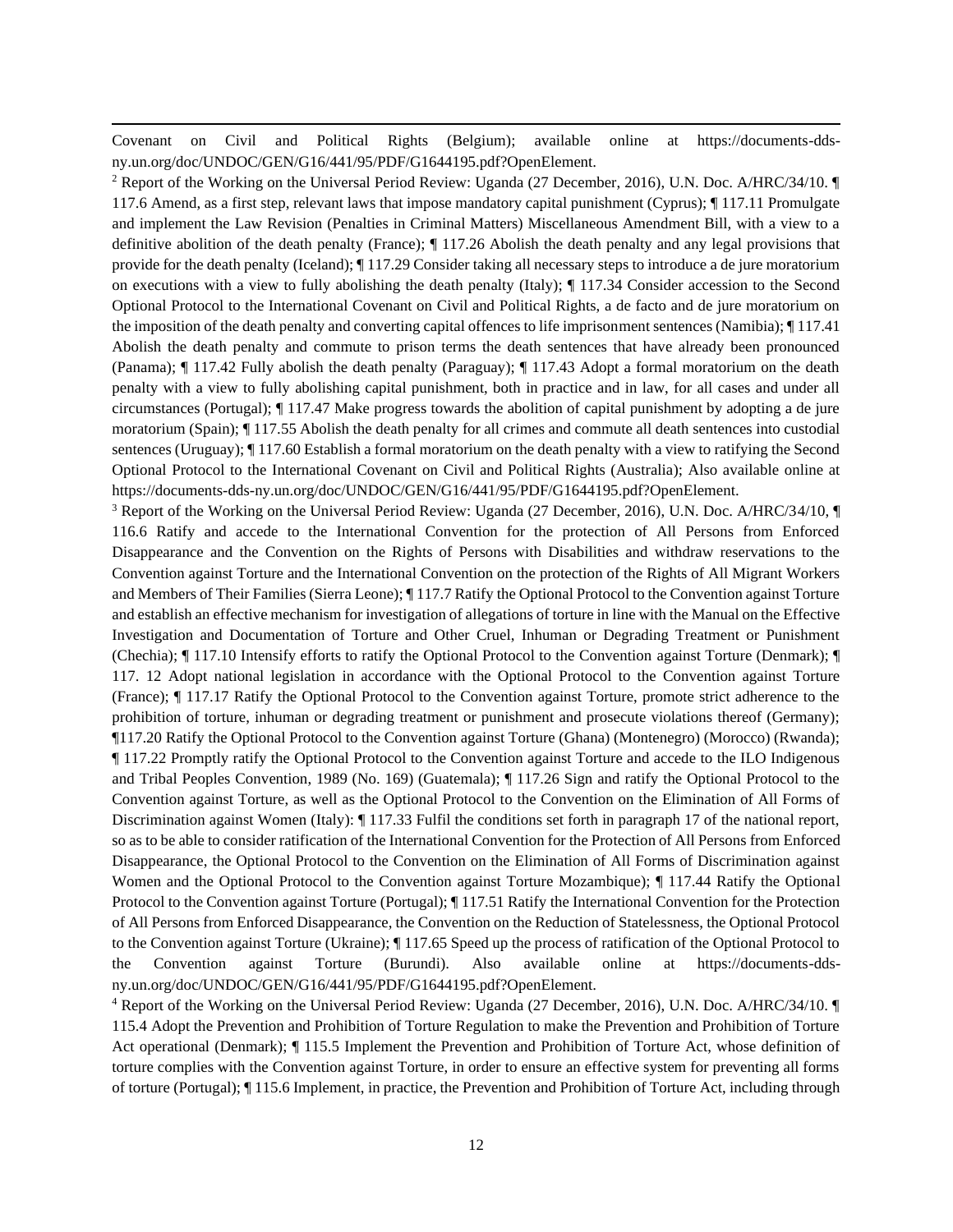the establishment of an effective system of prevention of all forms of torture and other cruel, inhuman or degrading treatment (Switzerland); ¶ 115.7 Put in place the necessary regulations to ensure the full implementation of the Prevention and Prohibition of Torture Act of 2012 and that appropriate training on the Act is carried out for security services to ensure its effective application (Ireland). Also available online at https://documents-ddsny.un.org/doc/UNDOC/GEN/G16/441/95/PDF/G1644195.pdf?OpenElement.

<sup>5</sup> Report of the Working on the Universal Period Review: Uganda (27 December, 2016), U.N. Doc. A/HRC/34/10, ¶ 115.86 Ensure that the police force, the Directorate of Public Prosecution and the Uganda Human Rights Commission investigate all allegations of torture to hold perpetrators accountable (Denmark); ¶ 115.88 Investigate all alleged acts of torture and hold accountable State security agents who are found culpable (Ghana). Also available online at https://documents-dds-ny.un.org/doc/UNDOC/GEN/G16/441/95/PDF/G1644195.pdf?OpenElement.

<sup>6</sup> Report of the Working on the Universal Period Review: Uganda (27 December, 2016), U.N. Doc. A/HRC/34/10. ¶ 115.85 Separate juveniles from adult in detention and rehabilitation centers (Zambia). Also available online at https://documents-dds-ny.un.org/doc/UNDOC/GEN/G16/441/95/PDF/G1644195.pdf?OpenElement.

<sup>7</sup> Report of the Working on the Universal Period Review: Uganda (27 December, 2016), U.N. Doc. A/HRC/34/10. ¶ 11.7.53 Cease the harassment and arbitrary detention of political opposition leaders and supporters, and ensure that peaceful political dissent and public discourse about human rights, elections and government policy are allowed to take place freely in public spaces and in the press (United States of America). Also available online at https://documents-dds-ny.un.org/doc/UNDOC/GEN/G16/441/95/PDF/G1644195.pdf?OpenElement.

<sup>8</sup> Report of the Working on the Universal Period Review: Uganda (27 December, 2016), U.N. Doc. A/HRC/34/10. ¶ 115.82 Ensure the separation of power and the independence of the judiciary and prevent government officials from interfering in judicial proceedings (Slovenia); ¶ 115.83 Ensure the full functionality and adequate resourcing of levels 1 and 2 local council courts, which provide the first access points for justice for 80 percent of Ugandans (Austria);

<sup>9</sup> Report of the Working on the Universal Period Review: Uganda (27 December, 2016), U.N. Doc. A/HRC/34/10. ¶ 115.85 Separate juveniles from adults in detention and rehabilitation centres (Zambia). Also available online at https://documents-dds-ny.un.org/doc/UNDOC/GEN/G16/441/95/PDF/G1644195.pdf?OpenElement.

<sup>10</sup> Report of the Working on the Universal Period Review: Uganda (27 December, 2016), U.N. Doc. A/HRC/34/10. 117.18 Amend the Public Order Management Act, 2013, and the Non-Governmental Organizations Act, 2016, to ensure free assembly and association in line with international human rights standards (Germany); ¶ 117.50 Amend the Non-Governmental Organizations Act, adopted in January 2016, which restricts the right to freedom of association, to bring it into conformity with the Constitution and the International Covenant on Civil and Political Rights (Switzerland); ¶ 117.63 Review the Public Order Management Act in order to repeal the disciplines which allow public authorities to prohibit, without due justification, peaceful protests, thus better protecting freedom of expression and of assembly (Brazil). Also available online at https://documents-ddsny.un.org/doc/UNDOC/GEN/G16/441/95/PDF/G1644195.pdf?OpenElement.

<sup>11</sup> Report of the Working on the Universal Period Review: Uganda (27 December, 2016), U.N. Doc. A/HRC/34/10. 115.19 Ensure that the enforcement and implementation of laws is in compliance with the Constitution and the country's obligations under international and regional law to respect and protect the right of everyone in Uganda to exercise their human rights to freedom of expression and peaceful assembly (Sweden); ¶ 115.103 Take measures to guarantee the right to peaceful assembly and avoid abuses in police activities and, if such abuses occur, ensure that they do not go unpunished (Spain); ¶ 115.94 Ensure that civil society organizations and human rights defenders can operate in a safe environment and that all allegations of intimidation, harassment and violence are fully investigated (Ireland). Also available online at https://documents-ddsny.un.org/doc/UNDOC/GEN/G16/441/95/PDF/G1644195.pdf?OpenElement.

<sup>12</sup> Report of the Working on the Universal Period Review: Uganda (27 December, 2016), U.N. Doc. A/HRC/34/10. 115.106 Consult a broad range of civil society actors and reflect their views to the Non-Governmental Organizations Act, 2016, to ensure an open, accountable and vibrant NGO sector (United Kingdom of Great Britain and Northern Ireland); ¶ 115.110 Explicitly recognize the legitimacy of the work carried out by human rights defenders, publicly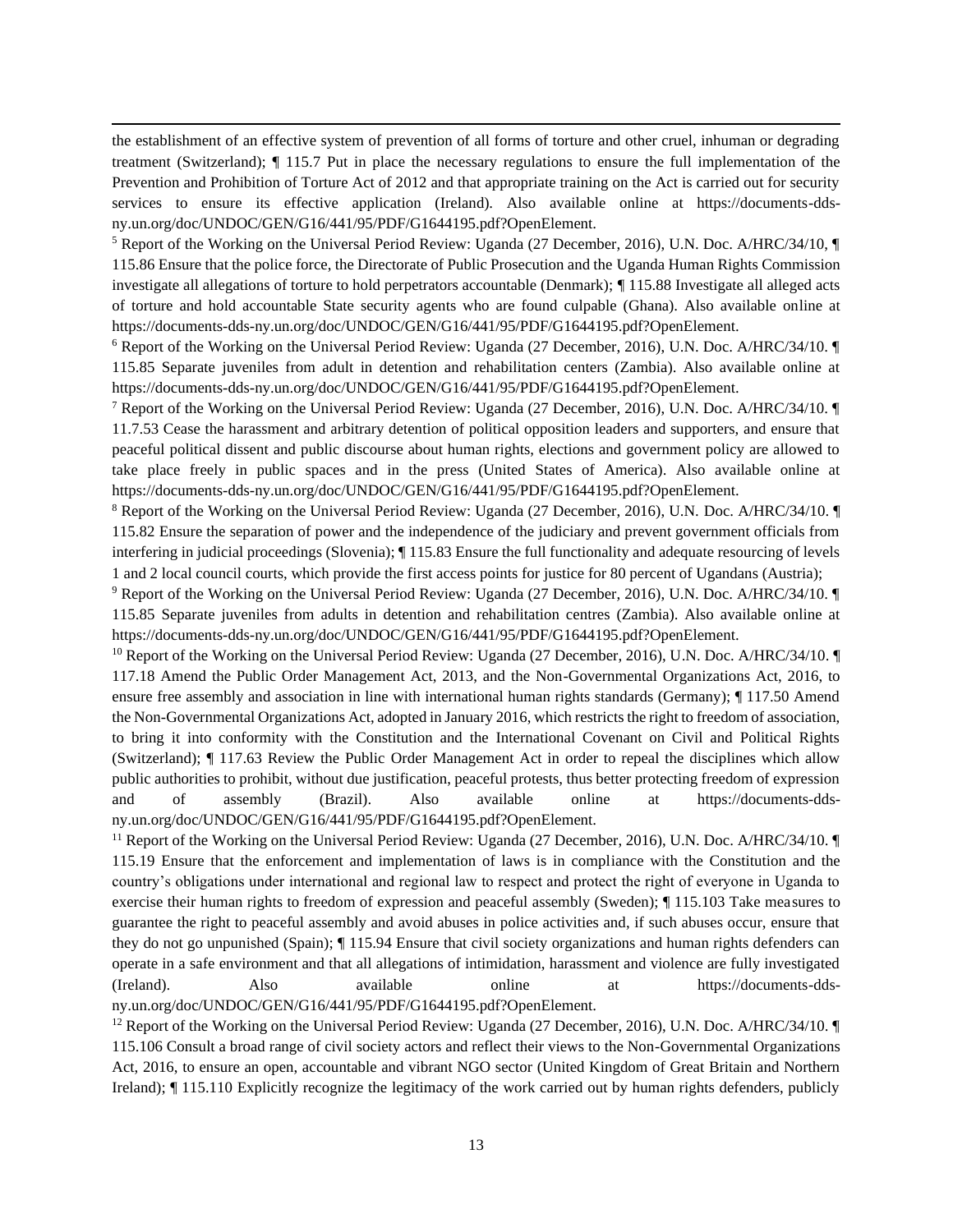support their work and provide protection for them (Uruguay);  $\P$  117.2 Amend Section 44 of the Non-Governmental Organizations Act, 2016, to ensure its compliance with the national constitutional requirement that every criminal offence be well defined and adopt NGO Act regulations to enable and protect the rights to freedom of expression, peaceful assembly, and association, both online and offline (Canada); ¶ 117.8 Review the Public Order Management Act and the Non-Governmental Organizations Act so that the legal framework is conducive to safe and unhindered operation of independent NGOs (Czechia). Also available online at https://documents-ddsny.un.org/doc/UNDOC/GEN/G16/441/95/PDF/G1644195.pdf?OpenElement.

<sup>13</sup> Report of the Working on the Universal Period Review: Uganda (27 December, 2016), U.N. Doc. A/HRC/34/10. 115.94 Ensure that civil society organizations and human rights defenders can operate in a safe environment and that all allegations of intimidation, harassment and violence are fully investigated (Ireland); ¶ 115.95 Investigate the alleged harassment of human rights defenders and prosecute offenders (Ghana); ¶ 115.96 Thoroughly investigate the threats against human rights defenders and civil society organizations, bring to justice those responsible and guarantee reparations to the victims, especially those working for women's rights (Uruguay); ¶ 115.102 Strengthen measures to end any possibility of alleged police brutality, arbitrary arrests and politically motivated prosecution of opposition leaders (Australia). Also available online at https://documents-ddsny.un.org/doc/UNDOC/GEN/G16/441/95/PDF/G1644195.pdf?OpenElement.

<sup>14</sup> Report of the Working on the Universal Period Review: Uganda (27 December, 2016), U.N. Doc. A/HRC/34/10. 115.22 Speedily enact the respective policies and bills on legal aid and transitional justice to fulfill the constitutional mandate to provide justice for all (Austria). Also available online at https://documents-ddsny.un.org/doc/UNDOC/GEN/G16/441/95/PDF/G1644195.pdf?OpenElement.

<sup>15</sup> Report of the Working on the Universal Period Review: Uganda (27 December, 2016), U.N. Doc. A/HRC/34/10. 115.87 Conduct full and transparent investigations into alleged cases of excessive use of force by security agents, especially during and after the 2016 elections, ensuring accountability for possible human rights violations (Austria). Also available online at https://documents-dds-

ny.un.org/doc/UNDOC/GEN/G16/441/95/PDF/G1644195.pdf?OpenElement.

<sup>16</sup> Constitution - Article 22, Section 1.

<sup>17</sup> Section 23, Penal Code Act, Cap 120, Laws of Uganda (Offenses against the state include, "compelling by force or constraining the government to change its measures or counsels or to intimidate the parliament, or instigating any person to invade Uganda with an armed force, adversely attempting to incite any person to commit an act of mutiny or treacherous act; incite any person to make a mutinous assembly").

<sup>18</sup> Section 124, Penal Code Act, Cap 120, Laws of Uganda.

<sup>19</sup> Section 129, Penal Code Act, Cap 120, Laws of Uganda.

<sup>20</sup> Section 188, Penal Code Act, Cap 120, Laws of Uganda.

- <sup>21</sup> Section 286(2), Penal Code Act, Cap 120, Laws of Uganda.
- <sup>22</sup> Section 319(2), Penal Code Act, Cap 120, Laws of Uganda.
- <sup>23</sup> Section 134, Penal Code Act, Cap 120, Laws of Uganda.
- <sup>24</sup> Section 243, Penal Code Act, Cap 120, Laws of Uganda.

<sup>25</sup> Uganda Peoples' Defence Forces Act, 2005, Cap 307, Laws of Uganda.

<sup>26</sup> Anti-Terrorism Act of 2002, as amended by Act 12 of 2015.

<sup>27</sup> *Museveni: Uganda May Reintroduce Executions*, BBC News, January 19, 2018.Also available online at https://www.bbc.com/news/world-africa-42746172; Augustine Obura, Situation of the Death Penalty in Uganda, October 7, 2015. Also available online at: 2015-10-07-Obura.pdf (pgaction.org)

<sup>28</sup> The Trial on Indictments Act, sec. 103, Consolidated Laws of Uganda 2000 Ch. 23, Aug. 6, 1971, as updated through to Sept. 2020.

 $^{29}$  The Trial on Indictments Act, sec. 103, Consolidated Laws of Uganda 2000 Ch. 23, Aug. 6, 1971, as updated through to Sept. 2020.

<sup>30</sup> Section 11, Penal Code Act, Cap 120, Laws of Uganda.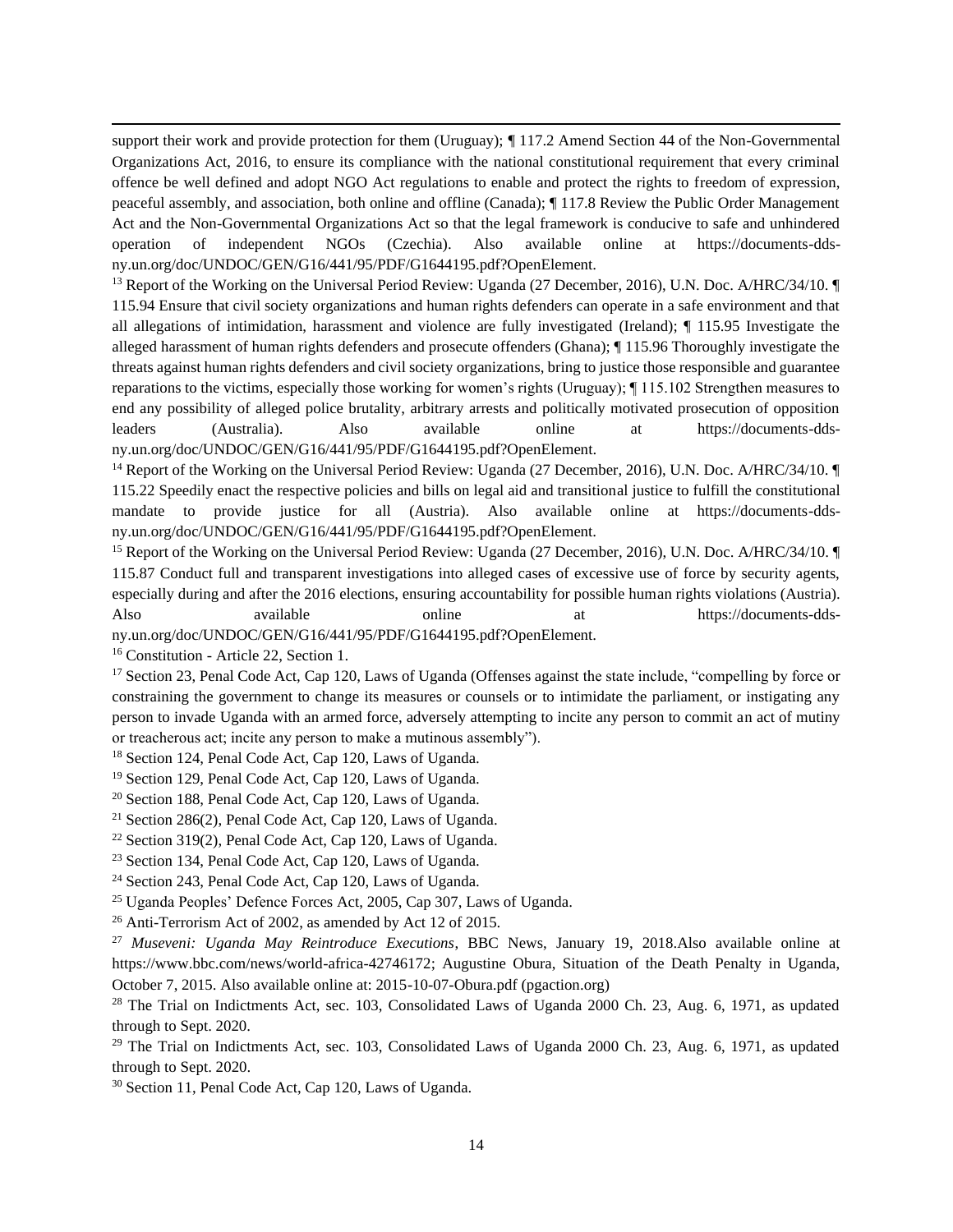<sup>31</sup> Section 194, Penal Code Act, Cap 120, Laws of Uganda.

<sup>34</sup> Library of Congress, *Uganda: Parliament Passes Anti-Terrorism Amendment Bill*, June 8, 2017.

<sup>35</sup> Anti-Terrorism (Amendment) Bill, 2017, § 2, amending § 7 of the Act.

<sup>36</sup> Amnesty International *Global Report: Death Sentences and Executions*, Uganda 2019. Also available online at https://www.amnesty.org/en/latest/news/2020/04/death-penalty-in-2019-facts-and-figures/.

<sup>37</sup> Human Rights Watch, *World Report 2021, Uganda Events of 2020*. Also available online at https://www.hrw.org/world-report/2021/country-chapters/uganda#.

<sup>38</sup> Constitution - Article 24 ("No person shall be subjected to any form of torture or cruel, inhuman or degrading treatment or punishment").

<sup>39</sup> U.N. Human Rights Treaty Bodies, *Ratification Status of Uganda*, Also available online at: https://tbinternet.ohchr.org/\_layouts/15/TreatyBodyExternal/Treaty.aspx?CountryID=182&Lang=EN.

<sup>40</sup> U.N. Human Rights Treaty Bodies, *Ratification Status of Uganda*, Also available online at: https://tbinternet.ohchr.org/\_layouts/15/TreatyBodyExternal/Treaty.aspx?CountryID=182&Lang=EN.

<sup>41</sup> U.S. State Department, *Uganda 2020 Human Rights Report*. Also available online at: https://www.state.gov/wpcontent/uploads/2021/03/UGANDA-2020-HUMAN-RIGHTS-REPORT.pdf.

<sup>42</sup> U.S. State Department, *Uganda 2020 Human Rights Report.* Also available online at: https://www.state.gov/wpcontent/uploads/2021/03/UGANDA-2020-HUMAN-RIGHTS-REPORT.pdf; *see also* Human Rights Watch, *Uganda Events of 2018*. Also available online at https://www.hrw.org/world-report/2019/country-chapters/uganda#9d0b87.

<sup>43</sup> U.S. State Department, *Uganda 2020 Human Rights Report.* Also available online at: https://www.state.gov/wpcontent/uploads/2021/03/UGANDA-2020-HUMAN-RIGHTS-REPORT.pdf.

<sup>44</sup> U.S. State Department, *Uganda 2020 Human Rights Report.* Also available online at: https://www.state.gov/wpcontent/uploads/2021/03/UGANDA-2020-HUMAN-RIGHTS-REPORT.pdf.

<sup>45</sup> U.S. State Department, *Uganda 2020 Human Rights Report.* Also available online at: https://www.state.gov/wpcontent/uploads/2021/03/UGANDA-2020-HUMAN-RIGHTS-REPORT.pdf.

<sup>46</sup> U.S. State Department, *Uganda 2020 Human Rights Report.* Also available online at: https://www.state.gov/wpcontent/uploads/2021/03/UGANDA-2020-HUMAN-RIGHTS-REPORT.pdf.

<sup>47</sup> U.S. State Department, Uganda 2020 Human Rights Report. Also available online at: https://www.state.gov/wpcontent/uploads/2021/03/UGANDA-2020-HUMAN-RIGHTS-REPORT.pdf.

<sup>48</sup> U.N. Office of the High Commissioner of Human Rights, *Press Briefing Notes on Uganda*, 8 January 2021. Also available at: https://www.ohchr.org/en/NewsEvents/Pages/DisplayNews.aspx?NewsID=26645&LangID=E; *see also* U.N. Office of the High Commissioner of Human Rights, *Uganda: UN experts gravely concerned by election clampdown*, December 29, 2020. Also available online at: https://www.ohchr.org/en/NewsEvents/Pages/DisplayNews.aspx?NewsID=26632&LangID=E; *see also* Human Rights Watch, *Uganda: Elections Marred by Violence*, January 21, 2021 12:00 AM EST. Also available online at: Uganda: Elections Marred by Violence | Human Rights Watch (hrw.org).

<sup>49</sup> U.N. Office of the High Commissioner of Human Rights, *Press Briefing Notes on Uganda*, 8 January 2021. Also available at: https://www.ohchr.org/en/NewsEvents/Pages/DisplayNews.aspx?NewsID=26645&LangID=E.

<sup>50</sup> U.N. Office of the High Commissioner of Human Rights, Press Briefing Notes on Uganda, 8 January 2021. Also available at: https://www.ohchr.org/en/NewsEvents/Pages/DisplayNews.aspx?NewsID=26645&LangID=E.

<sup>51</sup> Cornell Center on the Death Penalty Worldwide, *Uganda Country Profile*. Also available online at: https://deathpenaltyworldwide.org/database/#/results/country?id=82.

<sup>32</sup> *Attorney General v. Susan Kigula & 417 Others* (Constitutional Appeal No. 03 OF 2006) [2009] UGSC 6 (21 January 2009).

*<sup>33</sup> Attorney General v. Susan Kigula & 417 Others* (Constitutional Appeal No. 03 OF 2006) [2009] UGSC 6 (21 January 2009).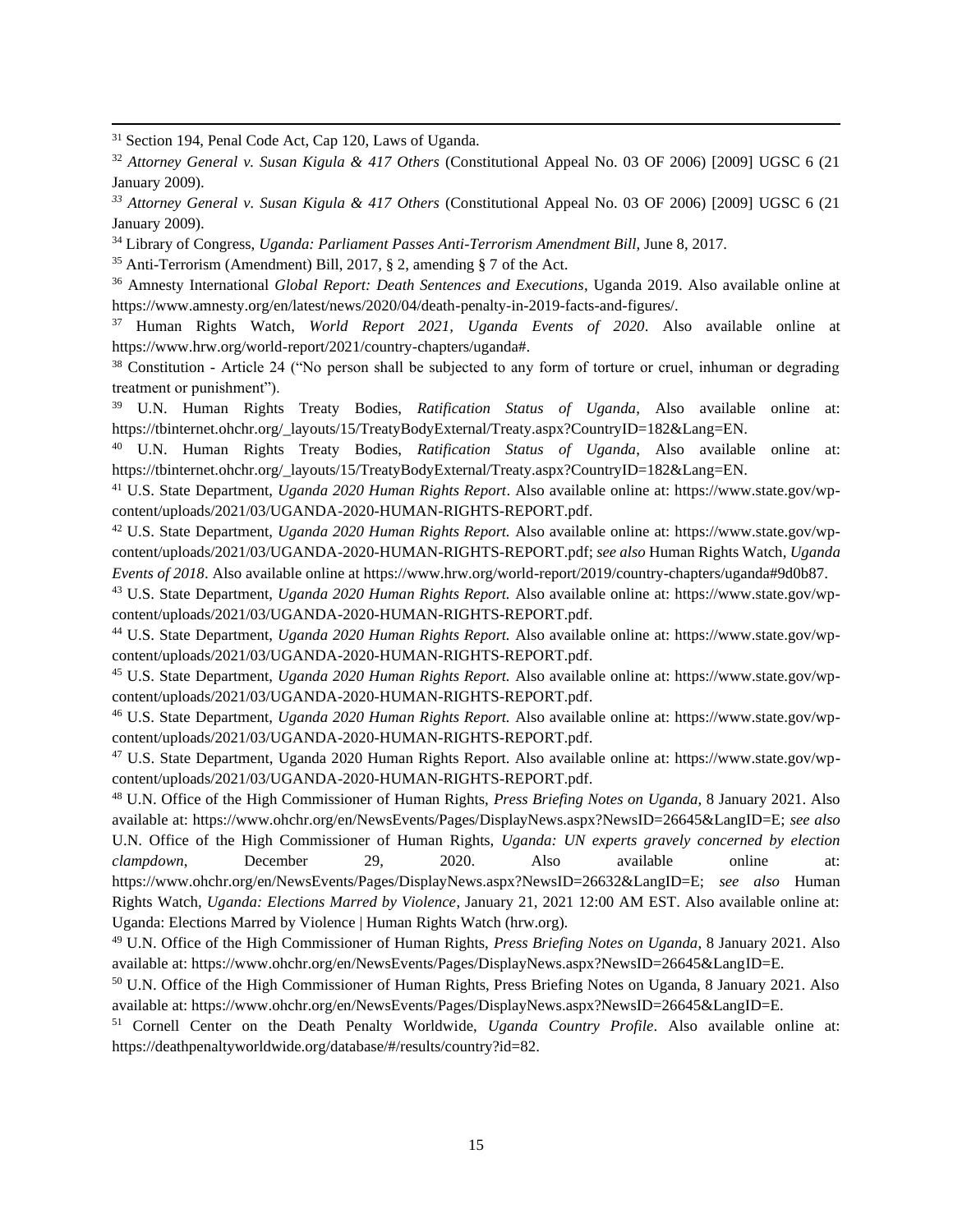<sup>52</sup> Nita Bhalla, *Uganda Plans Bill Imposing Death Penalty for Gay Sex*, REUTERS, October 10, 2019, 6:09 A.M. Also available online at https://www.reuters.com/article/us-uganda-lgbt-rights/uganda-plans-bill-imposing-deathpenalty-for-gay-sex-idUSKBN1WP1GN.

<sup>53</sup> Nita Bhalla, U*ganda Denies Plans to Impose Death penalty for Gay Sex Amid Global Concern*, REUTERS, October 14, 2019, 11:32 A.M. Also available online at https://www.reuters.com/article/us-uganda-lgbt-rights/uganda-deniesplans-to-impose-death-penalty-for-gay-sex-amid-global-concern-idUSKBN1WT23I.

<sup>54</sup> The Trial on Indictments Act, sec. 103, Consolidated Laws of Uganda 2000 Ch. 23, Aug. 6, 1971, as updated through to Sept. 2020.

<sup>55</sup> The Trial on Indictments Act, sec. 103, Consolidated Laws of Uganda 2000 Ch. 23, Aug. 6, 1971, as updated through to Sept. 2020.

<sup>56</sup> Section 11, Penal Code Act, Cap 120, Laws of Uganda.

<sup>57</sup> Section 194, Penal Code Act, Cap 120, Laws of Uganda.

<sup>58</sup> Cornell Center on the Death Penalty Worldwide, Uganda Country Profile. Also available online at: https://deathpenaltyworldwide.org/database/#/results/country?id=82.

<sup>59</sup> Human Rights Council. *Compilation prepared by the Office of the United Nations High Commissioner for Human Rights in accordance with paragraph 15 (b) of the annex to Human Rights Council resolution 5/1 and paragraph 5 of the annex to Council resolution 16/21,* (Aug 29, 2016), U.N. Doc. A/HRC/WG.6/26/UGA/2, ¶ 27.

<sup>60</sup> Augustine Obura, *Situation of the Death Penalty in* Uganda, October 7, 2015. Also available at: https://www.pgaction.org/pdf/2015-10-07-Obura.pdf

<sup>61</sup> Cornell Center on the Death Penalty Worldwide, *Uganda Country Profile*. Also available online at: https://deathpenaltyworldwide.org/database/#/results/country?id=82.

<sup>62</sup> *Museveni: Uganda May Reintroduce Executions*, BBC News, January 19, 2018.Also available online at https://www.bbc.com/news/world-africa-42746172.

<sup>63</sup>Amnesty International, *Global Report: Death Sentences and Executions, 2018*. Also available online at https://www.amnesty.org/download/Documents/ACT5098702019ENGLISH.PDF Amnesty International *Global Report: Death Sentences and Executions 2019*. Also available online at https://www.amnesty.org/en/latest/news/2020/04/death-penalty-in-2019-facts-and-figures/; Amnesty International *Global Report*: *Death Sentences and Executions 2020*. Also available online at https://www.amnesty.org/en/documents/act50/3760/2021/en/.

<sup>64</sup> Amnesty International *Global Report*: *Death Sentences and Executions 2020*. Also available online at https://www.amnesty.org/en/documents/act50/3760/2021/en/.

<sup>65</sup> U.N. Human Rights Treaty Bodies, *Ratification Status of Uganda*, Also available online at: https://tbinternet.ohchr.org/\_layouts/15/TreatyBodyExternal/Treaty.aspx?CountryID=182&Lang=EN.

<sup>66</sup> U.S. State Department, *2019 Country Reports on Human Rights Practices: Uganda*. Also available online at https://www.state.gov/reports/2019-country-reports-on-human-rights-practices/uganda/; *see also* Amnesty International, *Uganda 2020*. Also available online at https://www.amnesty.org/en/countries/africa/uganda/reportuganda/; *see also* Human Rights Watch, *Fresh Torture Accusations Leveled Against Uganda's* Police, May 14, 2017 11:00 P.M. EDT. Also available online at: https://www.hrw.org/news/2017/05/15/fresh-torture-accusations-leveledagainst-ugandas-police;

<sup>67</sup> U.S. State Department, *2019 Country Reports on Human Rights Practices: Uganda*. Also available online at https://www.state.gov/reports/2019-country-reports-on-human-rights-practices/uganda/.

<sup>68</sup> U.S. State Department, *2019 Country Reports on Human Rights Practices: Uganda*. Also available online at https://www.state.gov/reports/2019-country-reports-on-human-rights-practices/uganda/.

<sup>69</sup> U.S. State Department, *2019 Country Reports on Human Rights Practices: Uganda*. Also available online at https://www.state.gov/reports/2019-country-reports-on-human-rights-practices/uganda/.

<sup>70</sup> Human Rights Watch, *World Report 2019, Uganda Events of 2018*. Also available online at https://www.hrw.org/world-report/2019/country-chapters/uganda#9d0b87.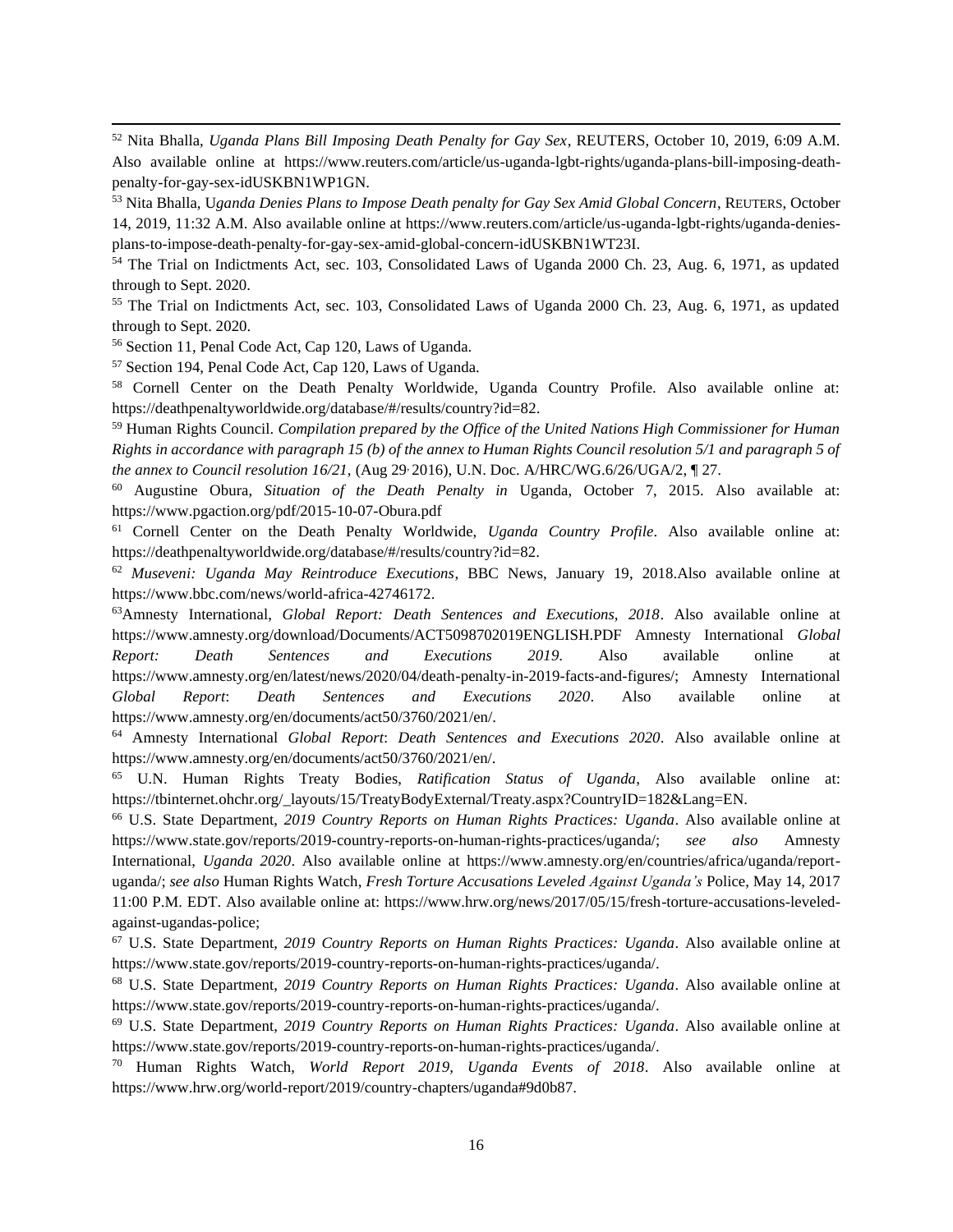<sup>71</sup> Human Rights Watch, *World Report 2019, Uganda Events of 2018*. Also available online at https://www.hrw.org/world-report/2019/country-chapters/uganda#9d0b87.

<sup>72</sup> U.S. State Department, *Uganda 2020 Human Rights Report.* Also available online at: https://www.state.gov/wpcontent/uploads/2021/03/UGANDA-2020-HUMAN-RIGHTS-REPORT.pdf.

<sup>73</sup> U.S. State Department, *Uganda 2020 Human Rights Report.* Also available online at: https://www.state.gov/wpcontent/uploads/2021/03/UGANDA-2020-HUMAN-RIGHTS-REPORT.pdf.

<sup>74</sup> U.S. State Department, Uganda 2020 Human Rights Report. Also available online at: https://www.state.gov/wpcontent/uploads/2021/03/UGANDA-2020-HUMAN-RIGHTS-REPORT.pdf.

<sup>75</sup> U.S. State Department, Uganda 2020 Human Rights Report. Also available online at: https://www.state.gov/wpcontent/uploads/2021/03/UGANDA-2020-HUMAN-RIGHTS-REPORT.pdf.

<sup>76</sup> U.S. State Department, Uganda 2020 Human Rights Report. Also available online at: https://www.state.gov/wpcontent/uploads/2021/03/UGANDA-2020-HUMAN-RIGHTS-REPORT.pdf.

<sup>77</sup> U.S. State Department, Uganda 2020 Human Rights Report. Also available online at: https://www.state.gov/wpcontent/uploads/2021/03/UGANDA-2020-HUMAN-RIGHTS-REPORT.pdf.

<sup>78</sup> U.S. State Department, Uganda 2020 Human Rights Report. Also available online at: https://www.state.gov/wpcontent/uploads/2021/03/UGANDA-2020-HUMAN-RIGHTS-REPORT.pdf.

<sup>79</sup> U.S. State Department, Uganda 2020 Human Rights Report. Also available online at: https://www.state.gov/wpcontent/uploads/2021/03/UGANDA-2020-HUMAN-RIGHTS-REPORT.pdf.

<sup>80</sup> U.S. State Department, Uganda 2020 Human Rights Report. Also available online at: https://www.state.gov/wpcontent/uploads/2021/03/UGANDA-2020-HUMAN-RIGHTS-REPORT.pdf.

<sup>81</sup> U.S. State Department, Uganda 2020 Human Rights Report. Also available online at: https://www.state.gov/wpcontent/uploads/2021/03/UGANDA-2020-HUMAN-RIGHTS-REPORT.pdf.

<sup>82</sup> U.S. State Department, Uganda 2020 Human Rights Report. Also available online at: https://www.state.gov/wpcontent/uploads/2021/03/UGANDA-2020-HUMAN-RIGHTS-REPORT.pdf.

<sup>83</sup> U.S. State Department, Uganda 2020 Human Rights Report. Also available online at: https://www.state.gov/wpcontent/uploads/2021/03/UGANDA-2020-HUMAN-RIGHTS-REPORT.pdf.

<sup>84</sup> U.S. State Department, Uganda 2020 Human Rights Report. Also available online at: https://www.state.gov/wpcontent/uploads/2021/03/UGANDA-2020-HUMAN-RIGHTS-REPORT.pdf.

<sup>85</sup> U.S. State Department, Uganda 2020 Human Rights Report. Also available online at: https://www.state.gov/wpcontent/uploads/2021/03/UGANDA-2020-HUMAN-RIGHTS-REPORT.pdf.

<sup>86</sup> U.S. State Department, Uganda 2020 Human Rights Report. Also available online at: https://www.state.gov/wpcontent/uploads/2021/03/UGANDA-2020-HUMAN-RIGHTS-REPORT.pdf.

<sup>87</sup> U.S. State Department, Uganda 2020 Human Rights Report. Also available online at: https://www.state.gov/wpcontent/uploads/2021/03/UGANDA-2020-HUMAN-RIGHTS-REPORT.pdf.

<sup>88</sup> U.S. State Department, Uganda 2020 Human Rights Report. Also available online at: https://www.state.gov/wpcontent/uploads/2021/03/UGANDA-2020-HUMAN-RIGHTS-REPORT.pdf.

<sup>89</sup> U.S. State Department, Uganda 2020 Human Rights Report. Also available online at: https://www.state.gov/wpcontent/uploads/2021/03/UGANDA-2020-HUMAN-RIGHTS-REPORT.pdf.

<sup>90</sup> U.N. Office of the High Commissioner of Human Rights, Press Briefing Notes on Uganda, 8 January 2021. Also available at: https://www.ohchr.org/en/NewsEvents/Pages/DisplayNews.aspx?NewsID=26645&LangID=E.

<sup>91</sup> U.N. Office of the High Commissioner of Human Rights, Press Briefing Notes on Uganda, 8 January 2021. Also available at: https://www.ohchr.org/en/NewsEvents/Pages/DisplayNews.aspx?NewsID=26645&LangID=E.

<sup>92</sup> Human Rights Watch, *Uganda: End Enforced Disappearances of Opponents*, March 11, 2021 12:00AM EST. Also available online at: https://www.hrw.org/news/2021/03/11/uganda-end-enforced-disappearances-opponents#.

<sup>93</sup> Human Rights Watch, *Uganda: End Enforced Disappearances of Opponents*, March 11, 2021 12:00AM EST. Also available online at: https://www.hrw.org/news/2021/03/11/uganda-end-enforced-disappearances-oppon Human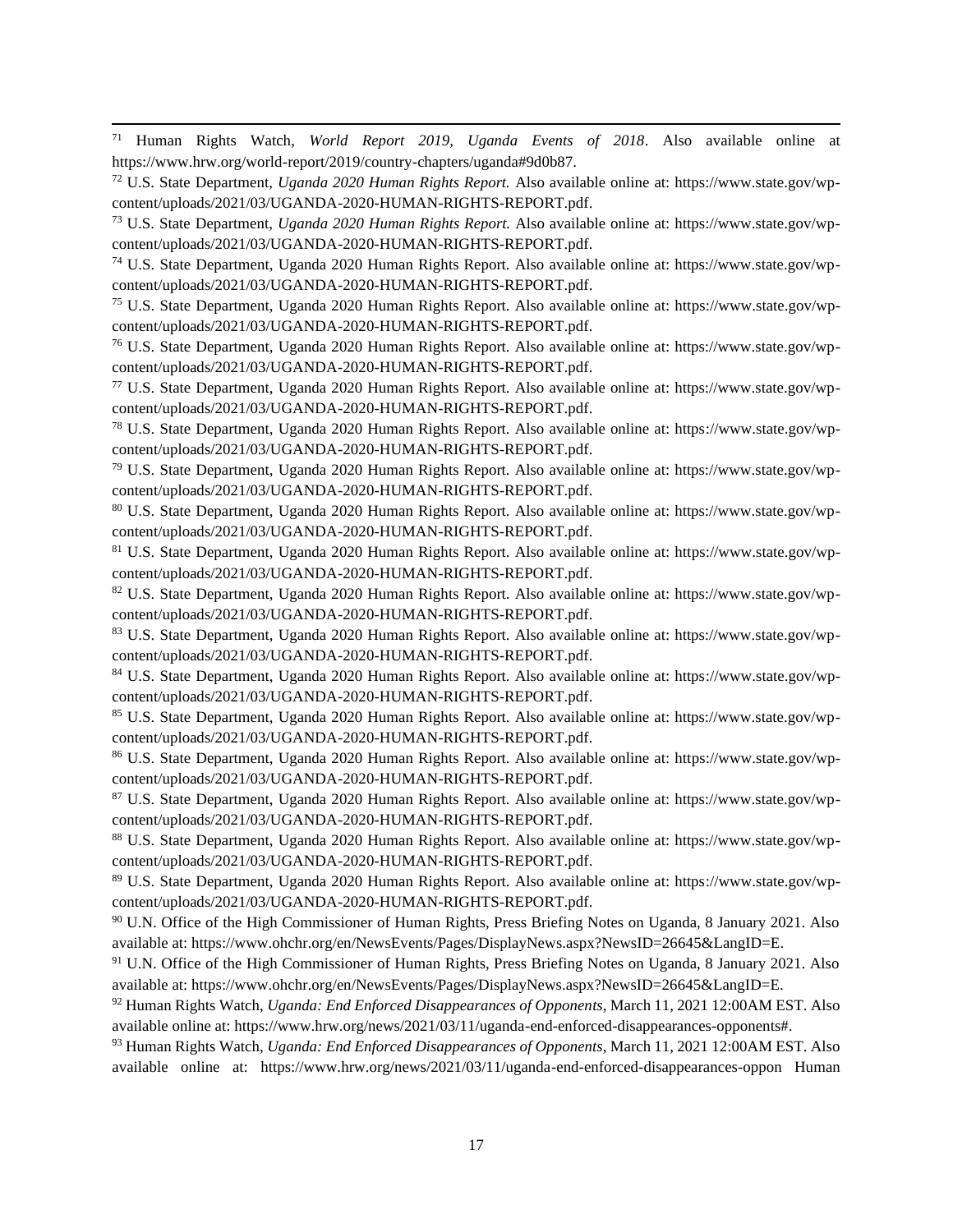Rights Watch, *Uganda: End Enforced Disappearances of Opponents*, March 11, 2021 12:00AM EST. Also available online at: https://www.hrw.org/news/2021/03/11/uganda-end-enforced-disappearances-opponents#.ents#.

<sup>94</sup> Human Rights Watch, *Uganda: End Enforced Disappearances of Opponents*, March 11, 2021 12:00AM EST. Also available online at: https://www.hrw.org/news/2021/03/11/uganda-end-enforced-disappearances-opponents#.

<sup>95</sup> Human Rights Watch, *Uganda: End Enforced Disappearances of Opponents*, March 11, 2021 12:00AM EST. Also available online at: https://www.hrw.org/news/2021/03/11/uganda-end-enforced-disappearances-opponents#.

<sup>96</sup> Report of the Committee on Human Rights on Alleged Torture in Ungazetted Detention Centres in the Country, November 2019.

<sup>97</sup> Report of the Committee on Human Rights on Alleged Torture in Ungazetted Detention Centres in the Country, November 2019.

<sup>98</sup> U.S. State Department, *2019 Country Reports on Human Rights Practices: Uganda*. Also available online at https://www.state.gov/reports/2019-country-reports-on-human-rights-practices/uganda/.

<sup>99</sup> U.S. State Department, *2019 Country Reports on Human Rights Practices: Uganda*. Also available online at https://www.state.gov/reports/2019-country-reports-on-human-rights-practices/uganda/.

<sup>100</sup> Human Rights Watch, *World Report 2021, Uganda, Events of 2020*. Also available online at https://www.hrw.org/world-report/2021/country-chapters/uganda#.

<sup>101</sup> Human Rights Watch, *World Report 2021, Uganda, Events of 2020*. Also available online at https://www.hrw.org/world-report/2021/country-chapters/uganda#.

<sup>102</sup> Human Rights Watch, *World Report 2021, Uganda, Events of 2020*. Also available online at https://www.hrw.org/world-report/2021/country-chapters/uganda#.

<sup>103</sup> Human Rights Watch, *World Report 2021, Uganda, Events of 2020*. Also available online at https://www.hrw.org/world-report/2021/country-chapters/uganda#.

<sup>104</sup> Human Rights Watch, *Uganda: Elections Marred by Violence*, January 21, 2021, 12:00 AM EST. Also available online at: https://www.hrw.org/news/2021/01/21/uganda-elections-marred-violence#.

<sup>105</sup> Human Rights Watch, *World Report 2020, Uganda Events of 2019*.Also available online at: https://www.hrw.org/world-report/2020/country-chapters/uganda#.

<sup>106</sup> Human Rights Watch, *World Report 2020, Uganda Events of 2019.*Also available online at: https://www.hrw.org/world-report/2020/country-chapters/uganda#.

<sup>107</sup> Human Rights Watch, *World Report 2020, Uganda Events of 2019*.Also available online at: https://www.hrw.org/world-report/2020/country-chapters/uganda#.

<sup>108</sup> Human Rights Watch, *World Report 2020, Uganda Events of 2019*.Also available online at: https://www.hrw.org/world-report/2020/country-chapters/uganda#.

<sup>109</sup> Counsel, *Death Row in Uganda*, July 31, 2012. Also available online at: https://www.counselmagazine.co.uk/articles/death-row-uganda.

<sup>110</sup> Cornell Center on the Death Penalty Worldwide, *Uganda Country Profile*. Also available online at: https://deathpenaltyworldwide.org/database/#/results/country?id=82.

<sup>111</sup> Counsel, *Death Row in Uganda*, July 31, 2012. Also available online at: https://www.counselmagazine.co.uk/articles/death-row-uganda.

<sup>112</sup> Counsel, *Death Row in Uganda*, July 31, 2012. Also available online at: https://www.counselmagazine.co.uk/articles/death-row-uganda.

<sup>113</sup> Counsel, *Death Row in Uganda*, July 31, 2012. Also available online at: https://www.counselmagazine.co.uk/articles/death-row-uganda.

<sup>114</sup> *See* Justice Centres Uganda. Available online at: https://www.jlos.go.ug/index.php/about-jlos/projects/legalaid/justice-centers.

<sup>115</sup> The Independent, *Lack of Political Will Slowing Legal Aid Policy*, July 12, 2019. Also available online at: https://www.independent.co.ug/lack-of-political-will-slowing-legal-aid-policy/.